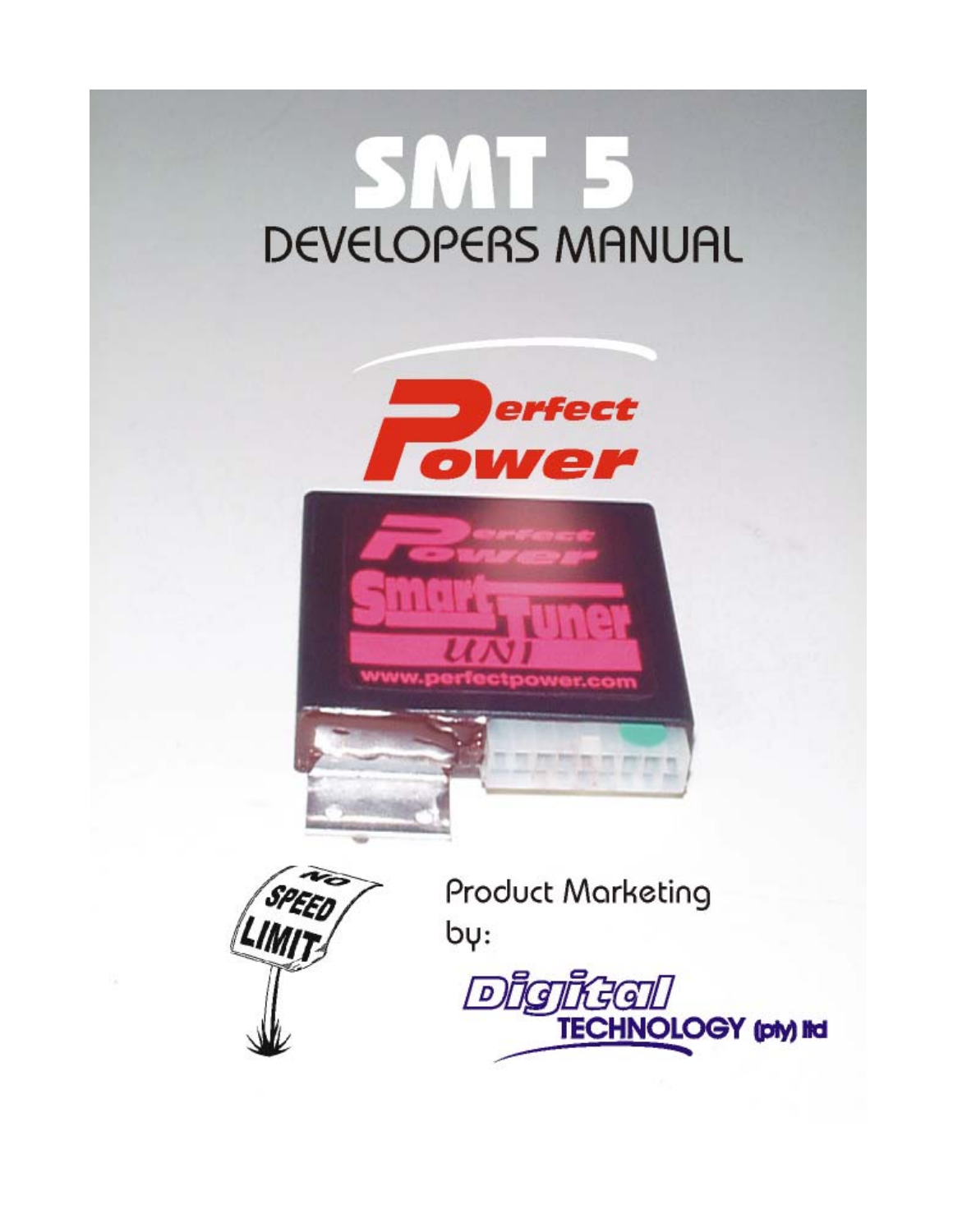### **SMT 5 DEVELOPERS MANUAL**

| Index: | Page no: |
|--------|----------|
|--------|----------|

| 1. | <b>FEATURES AND BENEFITS</b>                                     | 1                                          |
|----|------------------------------------------------------------------|--------------------------------------------|
| 2. | <b>DEVELOPING AN APPLICATION</b>                                 | $\mathbf{1}$                               |
|    | Can the SMT be applied to the engine<br>2.1                      | $\begin{array}{c} 2 \\ 2 \\ 2 \end{array}$ |
|    | 2.2<br>Can the SMT achieve a desired effect                      |                                            |
|    | 2.3<br><b>Instruments Required</b>                               |                                            |
| 3. | <b>FUEL MODIFICATIONS</b>                                        | 3                                          |
|    | 3.1<br>Lambda Tuning                                             |                                            |
|    | 3.2 Airflow Meter Tuning                                         | 33334                                      |
|    | 3.3 Manifold Pressure Tuning                                     |                                            |
|    | 3.4 Extra Injector Tuning                                        |                                            |
|    | 3.5 Engine Temperature Tuning                                    |                                            |
|    | 3.6 Air Temperature Tuning                                       | 4                                          |
| 4. | <b>IGNITION MODIFICATIONS</b>                                    | 4                                          |
| 5. | <b>PROTECTION</b>                                                | 5<br>6<br>7                                |
| 6. | <b>OPERATING MODES</b>                                           |                                            |
| 7. | <b>GENERAL CONNECTIONS</b>                                       |                                            |
| 8. | <b>MAP DEFLECTION SIGNALS</b>                                    | $\overline{\mathbf{z}}$                    |
| 9. | <b>ANALOG FUEL TUNING</b>                                        | 9                                          |
|    | <b>10. EXTERNAL INJECTOR ACTIVATION</b>                          | $\boldsymbol{9}$                           |
|    | 11. FREQUENCY FUEL TUNING                                        | 11                                         |
|    | 12. ONE IGNITION INPUT SIGNAL                                    | 12                                         |
|    | 13. TWO IGNITION INPUT SIGNALS                                   | 14                                         |
|    | <b>14. MISSING TOOTH APPLICATIONS</b>                            | 15                                         |
|    | <b>15. ROAD SPEED GOVERNOR</b>                                   | 17                                         |
|    | <b>16. INTERLACED INPUTS (AND OUTPUTS)</b>                       | 18                                         |
|    | 17. ALL WIRING                                                   | 19                                         |
|    | <b>18. PULSE WIDTH MODULATION</b>                                | 20                                         |
|    | <b>19. SELF TESTING</b>                                          | 22                                         |
|    | <b>20. KEYWORD INDEX</b>                                         | 23                                         |
|    | 21. TECHNICAL (GLOBAL) LIBRARY SETTINGS                          | 25                                         |
|    | 21.1 Road Speed Governor                                         | 25                                         |
|    | 21.2 Fuel Affecting Variables                                    | 25                                         |
|    | 21.3 General System Variables                                    | 25                                         |
|    | 21.4 Ignition                                                    | 26                                         |
|    | 21.5 CAM Switching                                               | 27                                         |
|    | 22. WIRING DIAGRAM AND LIBRARY                                   | 28                                         |
|    | 23. APPENDIX A                                                   | 30                                         |
|    | 23.1<br>Turbo Fueller application using the Smart Tuner 5 (Smt5) | 30                                         |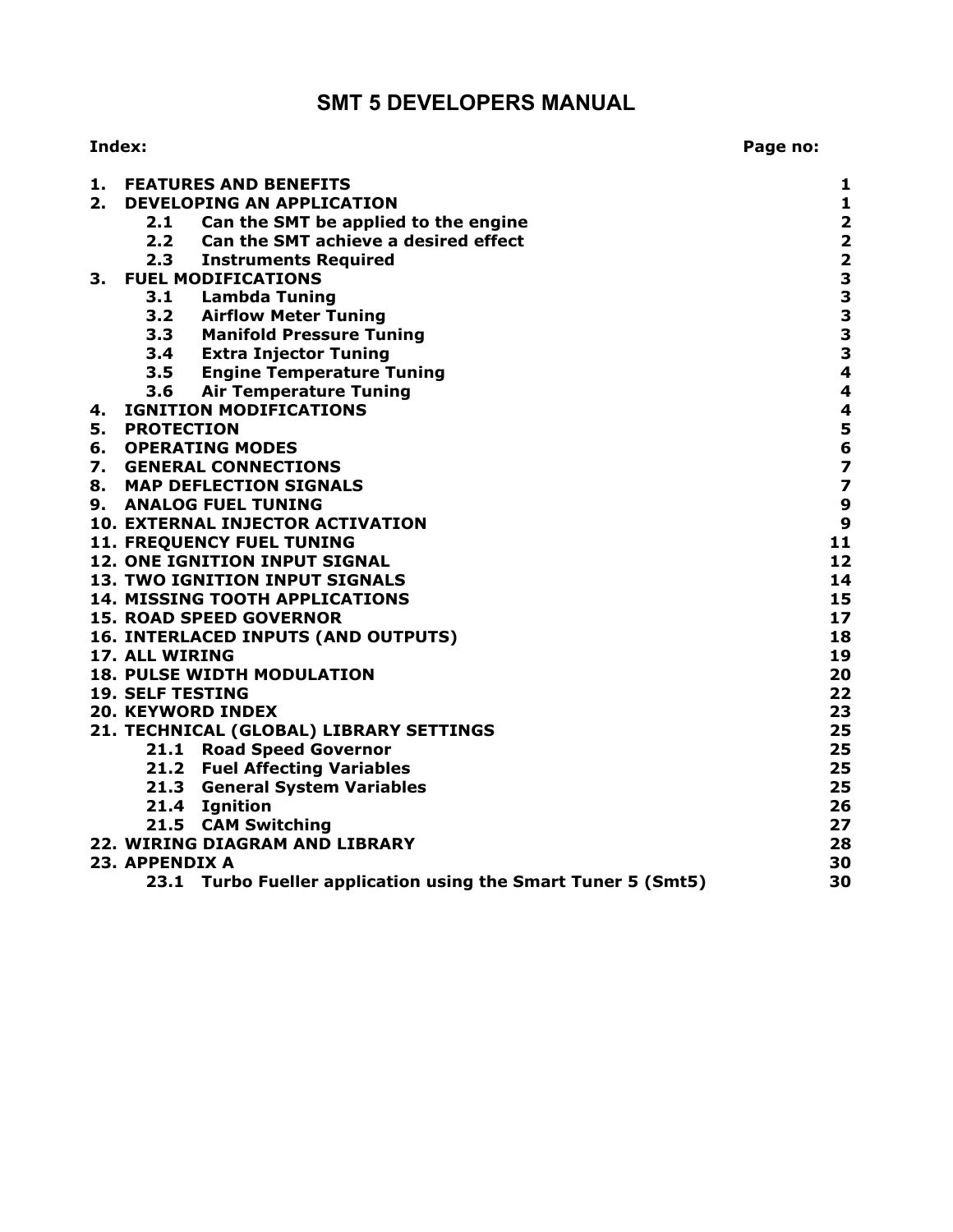# <span id="page-2-0"></span>**1. FEATURES AND BENEFITS**

### **Feature Benefit**

| Throttle sensor-learning<br>RPM calibration<br>High RPM range<br>Fuel map with 128 sites<br>Ignition map with 128 sites<br>Injection map with 128 sites<br>0-10 volt analog range<br>High analog output drive<br>6 Amp injector drive<br>Various ignition outputs<br>Selectable trigger points<br>Programmable cylinders | Fits to any throttle position sensor<br>To suit your installation<br>Racing?<br>Smooth programming<br>Fine ignition resolution<br>For extra (boost!) injection<br>Allows tuning of all models<br>For low impedance ECU inputs<br>Handles 6 x 16 ohm injectors<br>For the most stringent applications<br>To suit<br>It works on 9 cylinders! |
|--------------------------------------------------------------------------------------------------------------------------------------------------------------------------------------------------------------------------------------------------------------------------------------------------------------------------|---------------------------------------------------------------------------------------------------------------------------------------------------------------------------------------------------------------------------------------------------------------------------------------------------------------------------------------------|
| Selectable polarity                                                                                                                                                                                                                                                                                                      | To suit                                                                                                                                                                                                                                                                                                                                     |
| Can handle interlaced signal                                                                                                                                                                                                                                                                                             | For 4 cylinders ignition output tuning                                                                                                                                                                                                                                                                                                      |
| Balanced trigger inputs<br>Missing tooth signal                                                                                                                                                                                                                                                                          | Inverted outputs available<br>For up to 2 teeth advance/retard                                                                                                                                                                                                                                                                              |
| Ignition output limit                                                                                                                                                                                                                                                                                                    | Limits max, advance and retard                                                                                                                                                                                                                                                                                                              |
| Fuel high low limit                                                                                                                                                                                                                                                                                                      | Prevents overdriving the ECU                                                                                                                                                                                                                                                                                                                |
| Small size                                                                                                                                                                                                                                                                                                               | Fits anywhere                                                                                                                                                                                                                                                                                                                               |
| Low battery drain                                                                                                                                                                                                                                                                                                        | Simple installation                                                                                                                                                                                                                                                                                                                         |
| Self checking test available                                                                                                                                                                                                                                                                                             | For extra confidence                                                                                                                                                                                                                                                                                                                        |
| Map switcheable                                                                                                                                                                                                                                                                                                          | While you drive                                                                                                                                                                                                                                                                                                                             |
| All inputs protected                                                                                                                                                                                                                                                                                                     | No mishaps!                                                                                                                                                                                                                                                                                                                                 |
| Crystal controlled                                                                                                                                                                                                                                                                                                       | For stability                                                                                                                                                                                                                                                                                                                               |
| Encapsulated                                                                                                                                                                                                                                                                                                             | Against moisture and dust                                                                                                                                                                                                                                                                                                                   |
| Easy tuning software                                                                                                                                                                                                                                                                                                     | DOS or WINDOWS                                                                                                                                                                                                                                                                                                                              |
| Low component count                                                                                                                                                                                                                                                                                                      | High MTBF                                                                                                                                                                                                                                                                                                                                   |
| 10 MIPS computing                                                                                                                                                                                                                                                                                                        | To facilitate quick engine response                                                                                                                                                                                                                                                                                                         |
| Signal conditioning                                                                                                                                                                                                                                                                                                      | To prevent miss-trigger                                                                                                                                                                                                                                                                                                                     |
| Engine profiles (library)                                                                                                                                                                                                                                                                                                | Easy set up                                                                                                                                                                                                                                                                                                                                 |

Not all of the above features are available simultaneously. Check with the OPERATING MODES.

### **2. DEVELOPING AN APPLICATION**

The SMT 5 is shipped to end customers with a WIRING DIAGRAM. The purpose of this manual is to help a developer to develop such wiring diagram for a particular engine, if it is not available from PERFECTPOWER.

A copy of a blank wiring diagram template is included in the back of this manual, and must be filled out and returned to PERFECTPOWER. See [DEVELOPING A LIBRARY.](#page-29-0)

Manufacturers do not like the SMT, for obvious reasons. It adds, "tune ability" to the engine, which in the wrong hands can damage the engine. Therefore, manufacturers PROTECT the engine against intrusion by the SMART TUNER.

A developer is therefore faced with 2 challenges: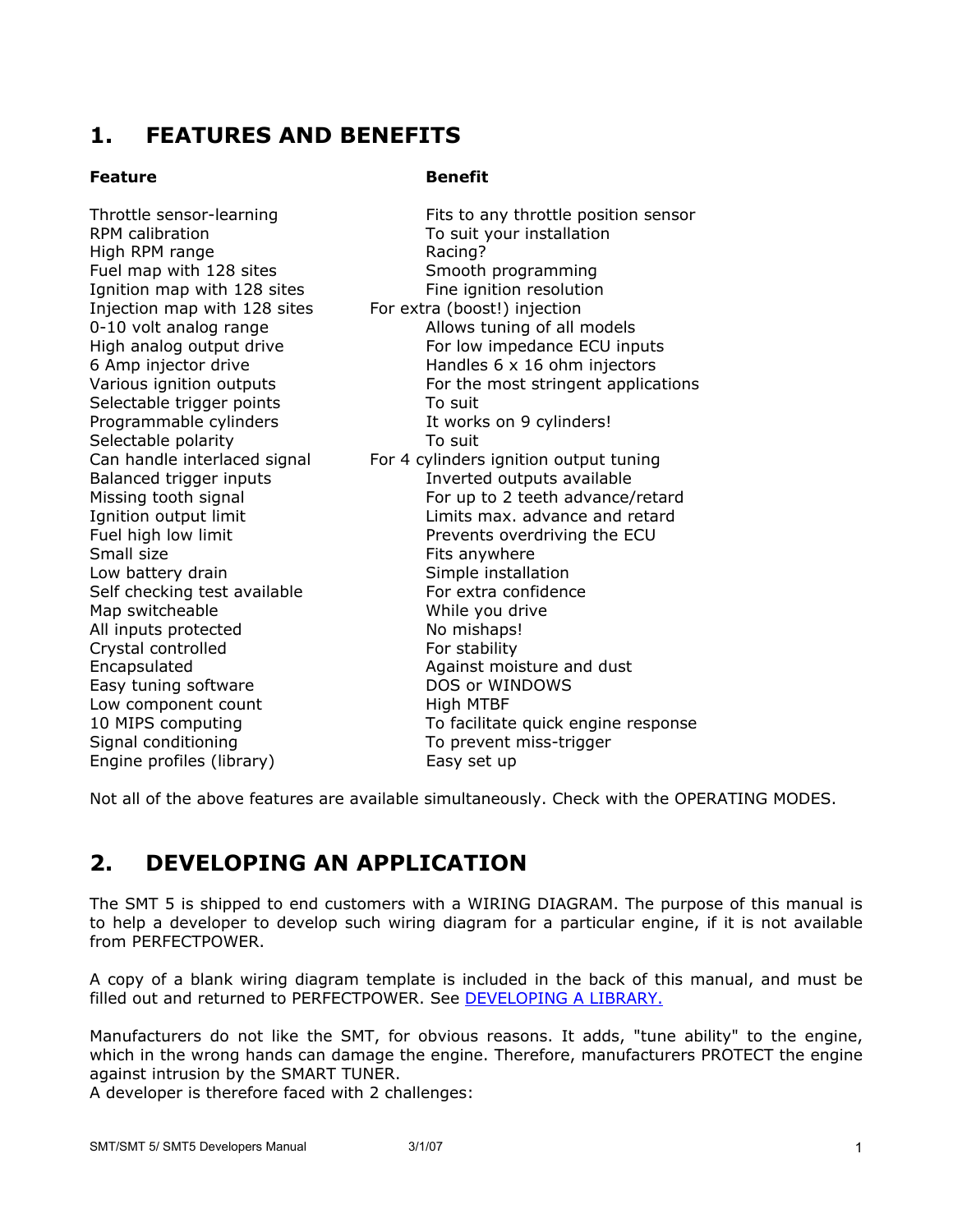### <span id="page-3-0"></span>**2.1 Can the SMT be applied to the engine**

This is a very technical decision, and requires knowledge of the standard ECU, electronic knowledge, an oscilloscope, patience, the wiring diagram of the particular model, and a good understanding of the engine (ECU) theory. Some engines you can't "break" in because all wires are "protected". As the engine manufacturer designs new protection in, PERFECTPOWER invents the counter measure. There is a continuous updating of SMT models to take care of new model cars. Therefore, this step confirms that the engine does not detect the SMT, and that the input/output signals are compatible with the ECU. The items to watch for are: polarity, trigger level, drive impedance, balanced inputs and offset.

### **2.2 Can the SMT achieve a desired effect**

This depends largely on the desired effect one requires. Some engines are PERFECT, and there is nothing one can do to improve it. However, once the air filter, exhaust, or cams are changed, then the SMT can tune the engine to the new operating conditions. Assuming that the SMT can be applied to it (step 1). Engines are very often not perfect, or can be improved easily. That is because engine manufacturers have different design criteria. Sometimes engines are de-tuned to make them or the gearbox safe. Or they have to fall in a required performance bracket for tax purposes in a different country, or they are simple "Monday" cars, or the engine tolerances play up (or down), or a better fuel is used. The reasons are endless, and the price of the ECU, and it capabilities, play a major role. Any ignition modification may be counteracted by knock-sensor technology if it results in detonation. If a 50% increase in fuel is required (boosted engines), then it is very likely that the ECU will not allow this, because it was not designed for it. The extra fuel can be added with the EXTRA injector placed in the air-intake.

We are often asked if the SMT violates the emission rules. Most countries have something against "tuning" the engine, and therefore the SMT is illegal. But this does not mean that it violates the emission standards.

To the contrary, it most of the time improves the emission, because an engine is "PERFECTLY" tuned. Of course this MUST be verified with proper instrumentation (gas analyzer?) and in the extreme cases certified by the authorities.

The SMT5 is a great tool to tune standard engines, and achieve small gains (5-25%) in power and/or fuel consumption. Best fitted to smaller engines, which have less protection, and are not well tuned.

The PURPOSE of the SMT5 is to add TUNEABILITY or ACESSEBILITY to and otherwise "SEALED" ECU without "chip" changes. The PURPOSE of this manual is to facilitate this.

The tuning (for whatever purpose!) is not covered by this manual.

### **2.3 Instruments Required**

- Normal workshop tools
- A dual trace oscilloscope, preferred with storage
- A Multimeter
- An OXYGEN (Lambda, AFR) Scanner (if the engine has not got one!)
- Resistors: 100 to 4k7, 1/4 watt
- A Dyno is not absolute necessary, but map help to "iron" out flat spots, or to hold the engine at a particular spot for some time.
- A wiring diagram of the ECU connections is nice!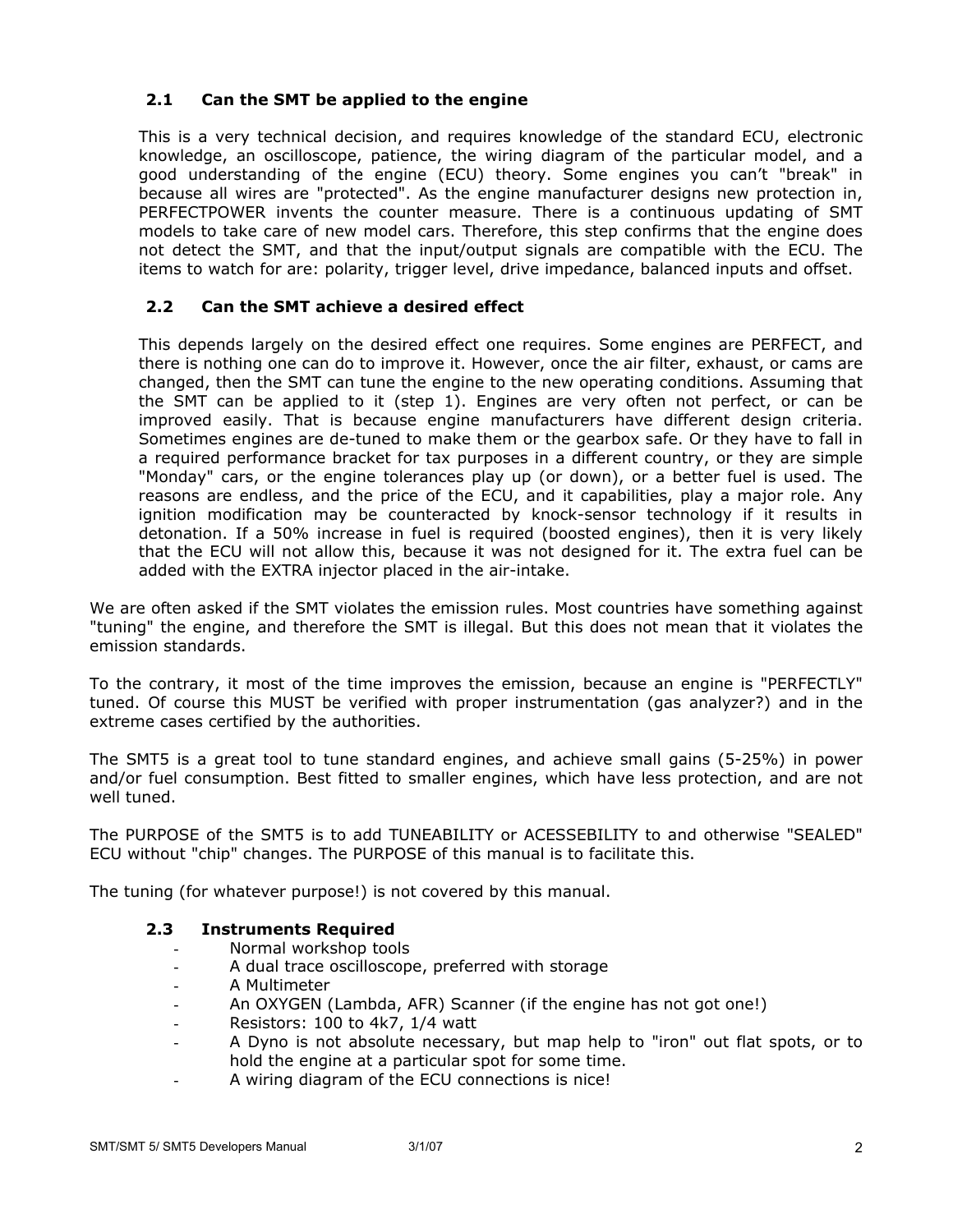### <span id="page-4-0"></span>**3. FUEL MODIFICATIONS**

Most engines operate in "closed loop" oxygen (lambda) control up to a certain RPM (2500!) and a certain throttle position for partial power. More modern engines run closed loop at full power with a different (wide band) oxygen sensor.

### **3.1 Lambda Tuning**

This is required if tuning is needed in the "closed loop" operating mode of the engine. The oxygen sensor has a voltage output of 0.2 to 1.25 volts, which can be "tuned" up or down as required. Some ECU's respond slowly to the input, some are fast! Locate sensor, and trace wire to the ECU. Measure with voltmeter while engine idles: it should read 0.5 volts, or fluctuate up/down around 0.5 volts.

### **3.2 Airflow Meter Tuning**

This is required for tuning outside the closed loop-operating mode of the ECU. There are THREE kinds of AIRFLOW meters:

- A) The voltage output meter Output is from 0.5 to 7.5 volt according to airflow.
- B) The frequency output meter Output is a frequency according to airflow
- C) The current output meter. The current changes according to airflow

Locate airflow meter and output wire. Then measure with scope.

If B) frequency meter: use MODE=10

If A) voltage meter: use any MODE.

If a wire is not found which changes with airflow, then it may be a type C) current meter. Place a 100-470 ohm in SERIES with the wire (from ECU wiring diagram) and measure the voltage ACCROSS the resistor. If it changes with airflow, then it is a type C) current meter. Use any MODE.

### **3.3 Manifold Pressure Tuning**

This is required for tuning outside the closed loop operation of the ECU. The output of a manifold pressure sensor is normally 0.2 to 4.8 volts with 5 volts feed. This range corresponds to the full (vacuum to atmospheric or boost) pressure range. Use any MODE.

### **3.4 Extra Injector Tuning**

This is required for tuning outside the closed loop operations of the ECU and when the ECU fuel is limited by fuel pressure, injector size, and mapping or otherwise. It is recommended for large power increases as a result of SUPERCHARGING or fitting a TURBO.

An Extra injector (up to  $6 \times 16$  ohms) is placed in the manifold and activated under the (F2) injection map from the SMT5.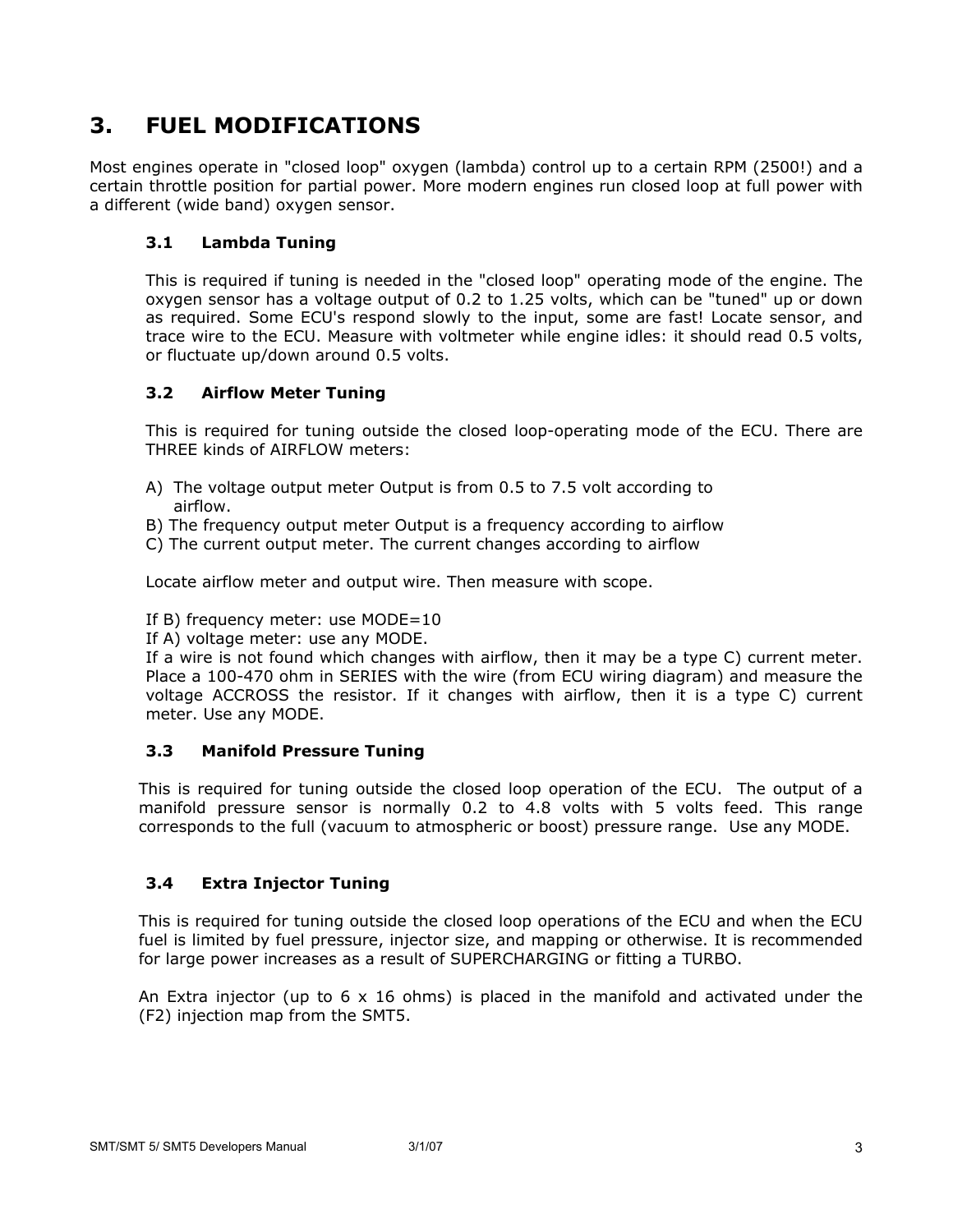### <span id="page-5-0"></span>**3.5 Engine Temperature Tuning**

Most ECU's enrich the fuel mixture and advance the timing for cold engines. The engine temperature sensor must be routed through the SMT5. Before doing that, check if the sensor requires a "pull-up" by measuring the sensor output with the ECU connected, and without. If the voltage drops to zero, then a pull-up is required (to  $+5V$ , or to  $+12V$ ) which restores the voltage to the level it was with the ECU connected. Some ECU's detect the low engine temperature after 30 minutes as "illogical" and indicate a "service fault".

### **3.6 Air Temperature Tuning**

Some engines don't have air temperature sensors and rely on warmed up manifolds and other mechanical means to keep the air at a relative constant temperature. Turbo charged and intercooled engines will have an air temperature sensor because the temperature varies by a considerate amount. Most ECU's make the mixture leaner at higher temperatures, because the air density is less. This can be used for tuning. The air temperature sensor may require a pull-up as above.

## **4. IGNITION MODIFICATIONS**

This requires patience.

The word pickup is used often: it means a pickup sensor, either magnetic (reluctance), Optical, or Hall sensor. The SMT5 can handle all types.

Engines, which operate on a "closed loop" knock sensor system, can't be ignition tuned, unless the knock sensor is disabled, which is not desirable!

Engines with distributor require one pickup: Use any MODE!

Engines without distributor require two pickups, or one missing tooth pickup (which transmits TDC and firing information). Locate pickup(s) and check: If it is missing tooth: Use MODE=1

If it is not, use: MODE=10, 11, or 12.

The choice of mode depends on the nature of the signals.

Put an oscilloscope on both signals, and trigger on the "TDC" or reference signal. Then count teeth in-between, and relate everything to a single RPM. If the distance (in degrees) between the reference signal and the firing signal is smaller than the intended modification, then use MODE=10 or 11.

If not, use MODE=12 (two ignitions).

In some instances it may be advisable to shift the reference signal only. Consult PERFECTPOWER!

A special circumstance exists if the missing tooth "gap" is more than once per revolution. Consult PERFECTPOWER for advice.

In order to confirm that the SMT5 can handle the ignition signals, it is advisable to "TEE" in the SMT5 inputs, and monitoring the inputs and outputs of the SMT5 in the correct mode. Confirm this on all signals and change polarity, trigger level and mode until the signal outputs are confirmed.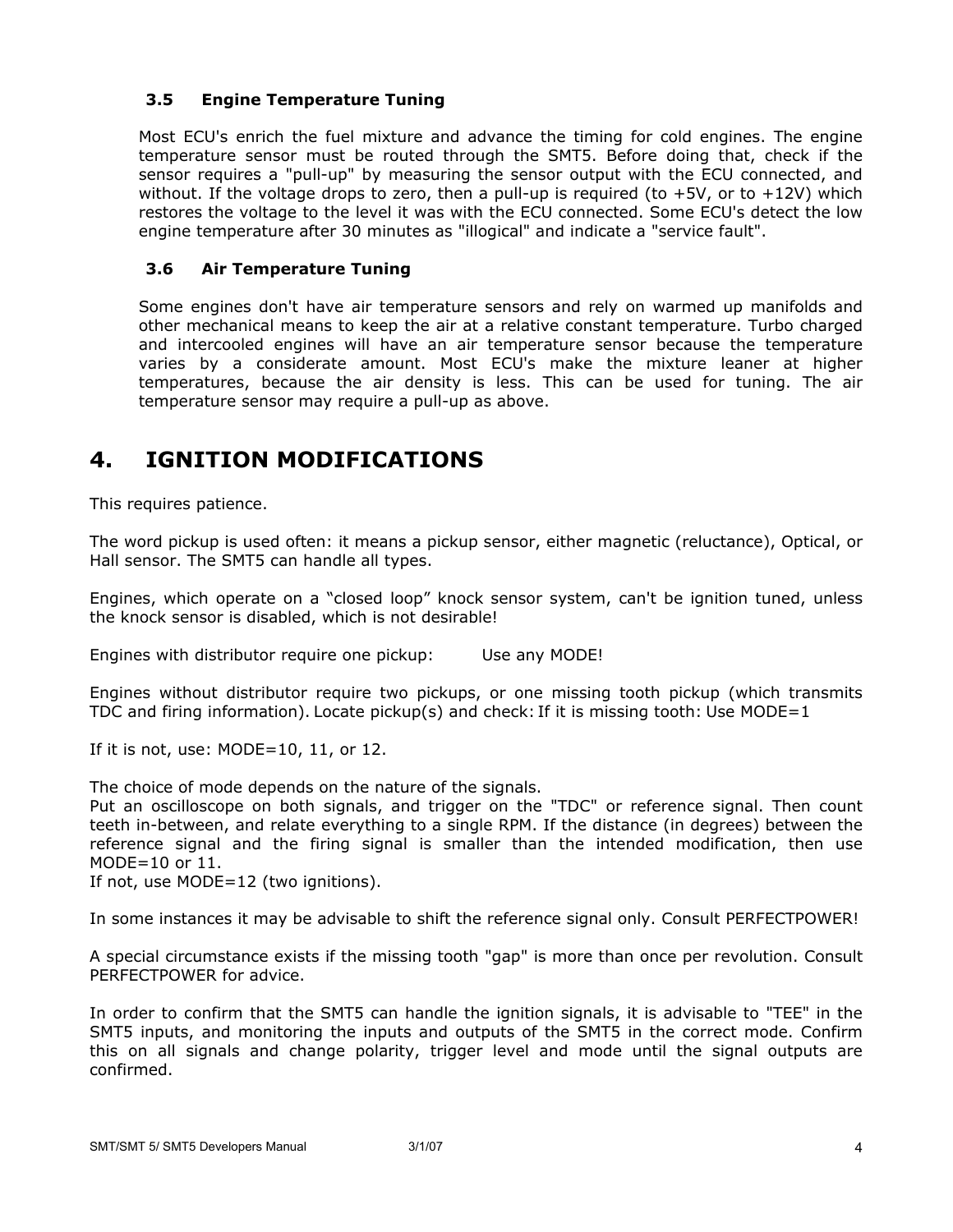## <span id="page-6-0"></span>**5. PROTECTION**

A complete engine setup consists of:

LIBRARY (global) section, containing:

 Technical parameters Throttle calibration RPM scale calibration

MAPS, containing:

128 fuel map values 128 injection values 128 ignition values

Library and Map data are stored inside the SMT5 and can be stored in separate files on your hard disk. A library file describes how the engine signals look like; the map file describes how the engine is tuned.

The SMT5 is shipped "OPEN" from PERFECTPOWER to DEALERS: That is to say the global (technical) settings (parameters) are open for access, and can be changed. That means also that such a unit can be applied to all engines, and it can be used for development of a new application.

Once a SMT5 is programmed with a library file, then the global parameters are no longer accessible. Dealers and distributors invoke this global protection when they customize the UNI5 for a specific engine. The three tune maps are not affected by this global parameter protection.

The SMART TUNER UNI5 is shipped "PROTECTED" from DEALERS and PERFECTPOWER to END-CUSTOMERS. With this protection, the global parameters are not accessible.

A UNI5, which was customized to a particular engine, can only be changed to a different engine with the use of LIBRARY file. Library files are linked to wiring diagrams, and are protected against in adverted changes. Library files are only available from PERFECTPOWER.

Once a new application is running, the developer can send the saved files to PERFECTPOWER for inclusion in the LIBRARY CATALOG, and will receive a complete LIBRARY setup file. This process sounds a little complicated, but the developers files must fit in with worldwide naming conventions.

In addition to the above, a SMT5 can be "BRANDED" to a dealer name. This function can only be invoked by PERFECTPOWER, by enabling the branding option in the dealer's software.

Then a "NO TUNE" option can be implemented (again enabled by PERFECTPOWER), which prevents any further tuning, and general access to the SMT5. The loaded LIBRARY and MAPS can't be viewed, copied or saved. Once invoked, the NO TUNE option can only be overwritten by a LIBRARY file and software with the NO TUNE option disabled.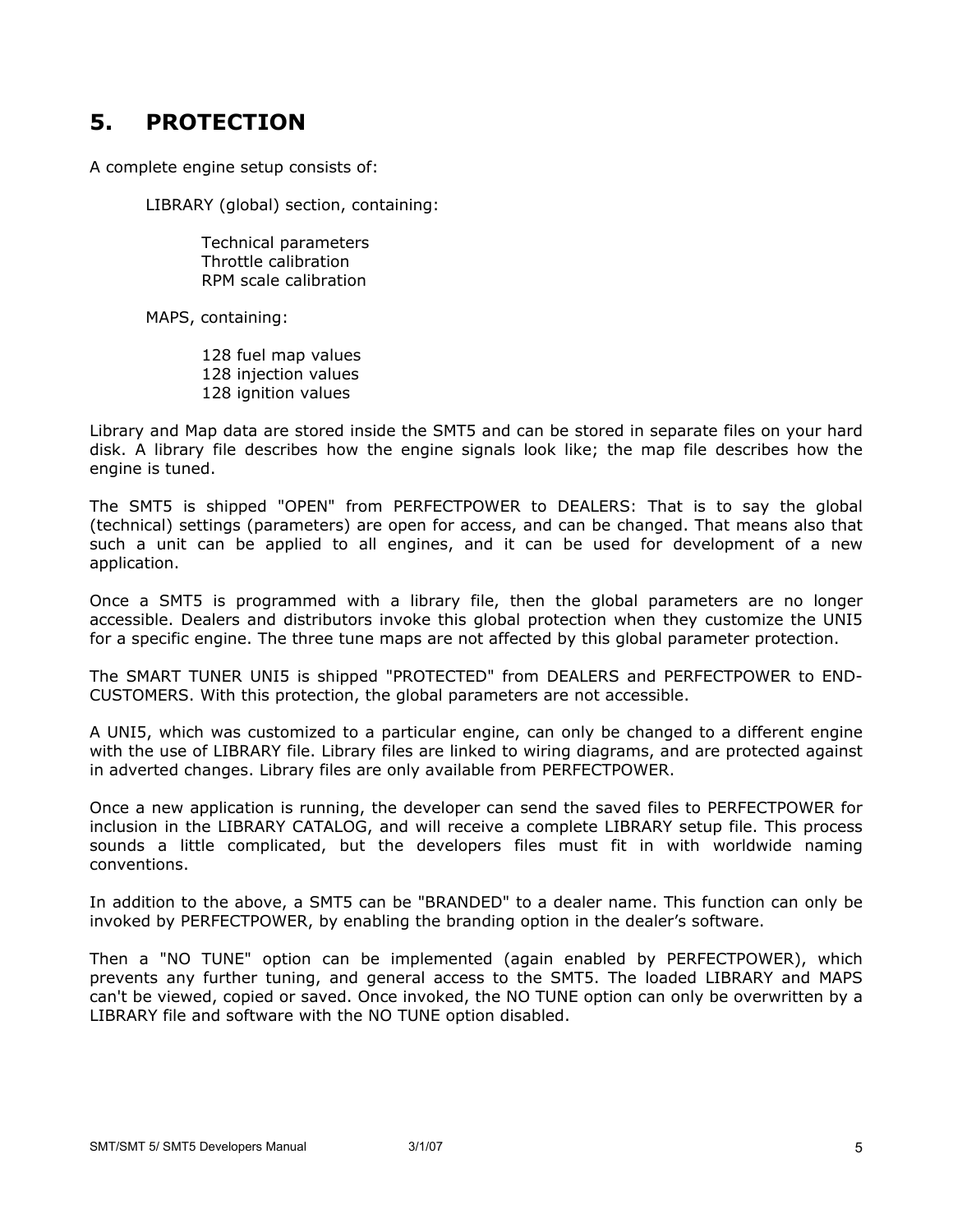### <span id="page-7-0"></span>**6. OPERATING MODES**

The SMT5 has various input and output signals, which are assigned to a specific function (operation) by a MODE specification. A wrong mode is indicated on the PC display. **Note: that some inputs are "re-assigned" by a mode change. The mode setup is in the LIBRARY section.** 

The AIN to AOUT signal path is always assigned to the FUEL MAP, regardless of the operating mode.

The following modes can be specified:

#### **MODE=1 Missing tooth operation**

The pickup is from a multi-tooth wheel, with one or two teeth missing. The output signal can be advanced or retarded to a max. of 2 teeth.

#### **MODE=10 Single ignition advance and retard + frequency fuel**

The ignition pickup is from a single sensor, magnetic or optical, which can be advanced or retarded. The signal must be "uniform", and it must repeat every engine turn (or very two turns). Multiple "teeth" or trigger points per firing are allowed. The frequency signal of an airflow meter can be tuned for fuel.

#### **MODE=11 Single ignition advance and retard + road speed governor**

The ignition pickup is from a single sensor, magnetic or optical, which can be advanced or retarded. The signal must be "uniform", and it must repeat every engine turn (or very two turns). Multiple "teeth" or trigger points per firing are allowed. The road speed governor allows to move gear-switching points and remove (or shift) the road speed governor.

### **MODE=12 Two ignition advance and retard**

Both ignition inputs can be advanced or retarded. The RPM is derived from the CB1 (RPM Deflection) input, and the ignition advance and retard timing is calculated from it, and then applied to BOTH ignition outputs.

One of the preceding modes must be specified in the GLOBAL SCREEN (F4). Details of the various UNI functions are provided in the following pages.

### **MODE=13 Single ignition advance and retard + PWM fuel**

The ignition pickup is from a single sensor, magnetic or optical, which can be advanced or retarded. Same as mode=10 or mode=11. The duty cycle of a frequency signal (CAM or boost control) can be controlled from the fuel map.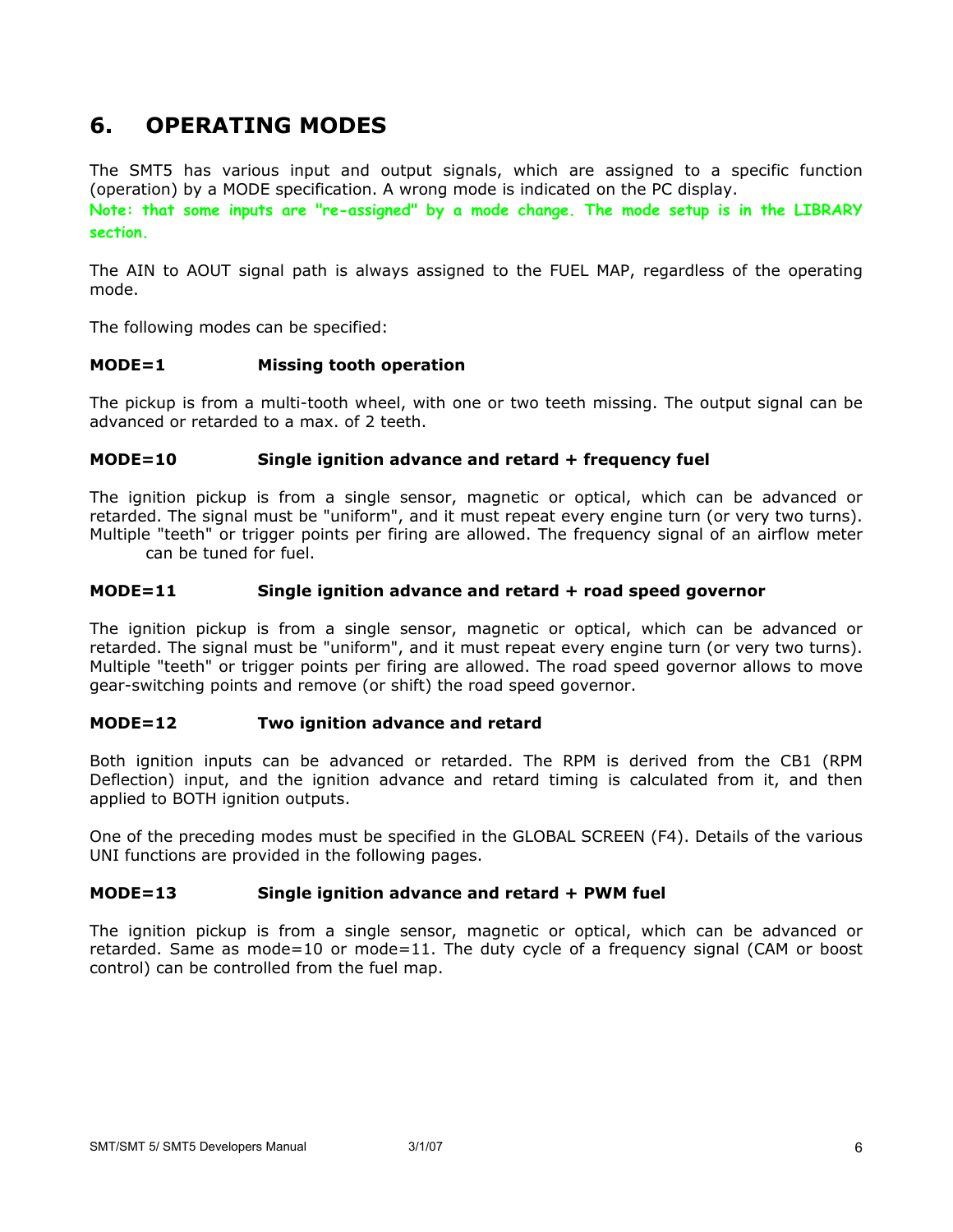## <span id="page-8-0"></span>**7. GENERAL CONNECTIONS**

### **POWER**

The SMT is powered from a "switched"  $+12V$  ( $+8$  to  $+16V$ ) battery. It takes, depending on the operating mode, 0.02 - 0.1 Amps.

| Ground, Chassis, -12V: | <b>Black</b> | Pin. |     |
|------------------------|--------------|------|-----|
| $+$ Battery, $+12V$ :  | Red          | Pin  | -13 |

#### **RS232 CONNECTIONS**

Once the SMT has power, the RS232 port to the computer (PC) or laptop is working. A three-pin connector provides:

| Ground, Chassis, -12V: | <b>Pin</b> |  |
|------------------------|------------|--|
| UNI RX (input):        | Pin.       |  |
| UNI TX (output):       | Pin.       |  |

The protocol to the unit is propriety, and the unit will only respond to the UTUNE DOS or the WINDOWS program, which can be downloaded from the [www.perfectpower.com](http://www.perfectpower.com/) Website.

A connection cable, SMT to D9 PC, is available from the manufacturer.

A good communications link up is indicated by the display of some numbers in the left side of the screen.

### **8. MAP DEFLECTION SIGNALS**

The SMT5 has three maps, one for fuel injection and ignition. Each map holds 128 "sites", organized in an 8 (throttle, load) by 16 (RPM) matrix. In order to select one of the map points, and use it for the modification of the fuel and ignition, the DEFLECTION signal inputs are used. The SMT5 has a:

| ANALOG DEFLECTION INPUT: | <b>BROWN</b> | Pin |  |
|--------------------------|--------------|-----|--|
| IGN1IN DEFLECTION INPUT: | YELLOW       | Pin |  |

### **ANALOG DEFLECTION:**

The signal input range is from 0 to +5 Volts. The map deflection can be "calibrated" to respond to any portion of the input range. See: DOS or WINDOWS manuals. The analog deflection is normally connected to the throttle or the manifold pressure sensor. It can be connected to an ANALOG airflow meter, which gives a DC voltage out proportional to the airflow. Important is that the analog deflection input somehow shows the engine "loading". If the analog deflection is not used, then it should be connected to ground.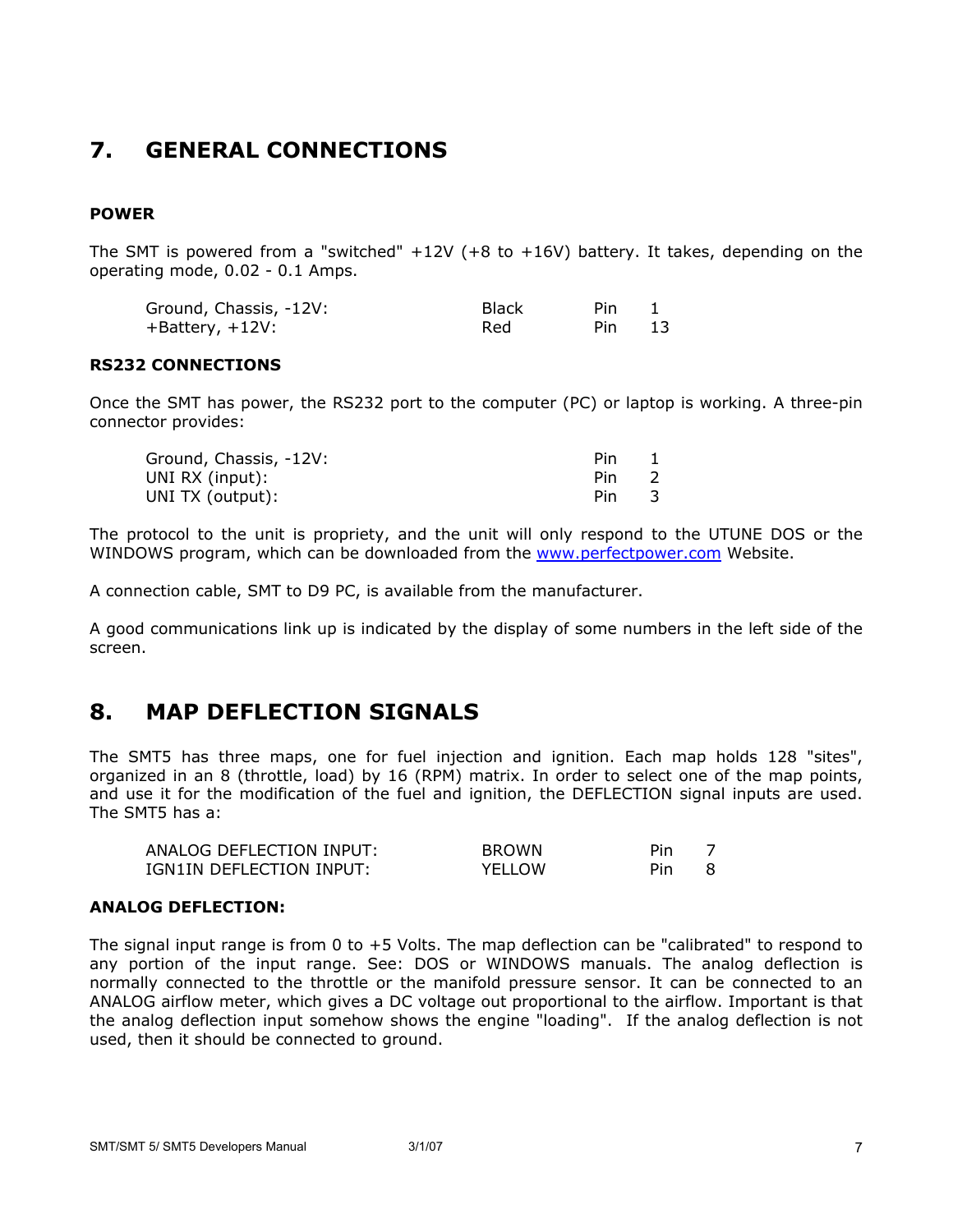#### <span id="page-9-0"></span>**RPM DEFLECTION:**

This input serves also as the IG1IN (Ignition #1 input). It must be connected to a signal, which repeats every 360 degrees. The pickup level can be specified on the global (F3) screen:

| Magnetic pickup: 0 | $0.5$ volts |
|--------------------|-------------|
| Magnetic pickup: 1 | 2.5 volts   |

In addition, the input polarity of the signal can be specified as the EDGE at which the SMT triggers.

| Input polarity: 0 | Negative edge, from positive to zero |
|-------------------|--------------------------------------|
| Input polarity: 1 | Positive edge, from zero to positive |

The RPM deflection input needs a signal, which repeats at least once per firing, except when using "Interlaced mode". See: [INTERLACED INPUT AND OUTPUTS.](#page-19-0) When using multiple trigger signals per firing, then the

TEETH PER FIRING: x

must be set to it. Everything is set correctly when the RPM are indicated correctly!

The RPM range can be set (calibrated) to span the desired tuning range. The DOS program sets it linearly, the WINDOWS program sets it the way you specify it. SEE: DOS and WINDOWS manuals.

The lowest RPM position is not used. Instead the output is a copy of the input. The polarity specifications apply in RPM position zero!

One thing to note is that when setting up the rpm scale you cannot set the lower limit to less than 600rpm.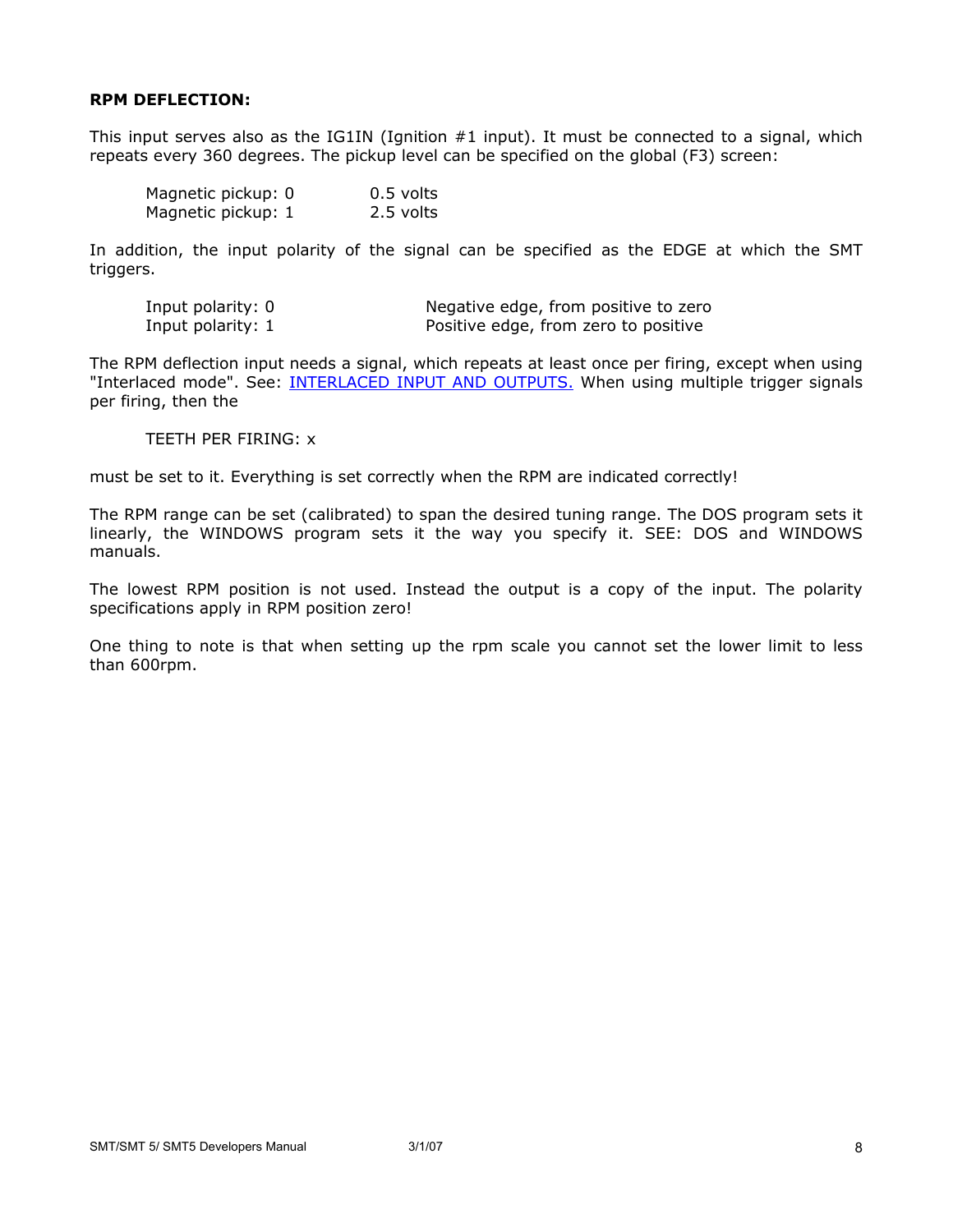### <span id="page-10-0"></span>**9. ANALOG FUEL TUNING**

This function is included in every SMT mode. It also includes the EXTERNAL INJECTOR ACTIVATION. SEE: Next section.

The analog input range is 0 to +10 Volts, corresponding to the same output range. Higher signals cannot be accommodated without external circuitry. The connections are:

| ANALOG INPUT  |        | <b>PIN</b> |  |
|---------------|--------|------------|--|
| ANALOG OUTPUT | VIOLET | PIN        |  |

The analog output is derived:

ANALOG OUTPUT = ANALOG INPUT +- OFFSET +- FUEL MAP VALUE

The offset is specified on the global (F3) screen, and the fuel map value is the value selected by the ANALOG and RPM DEFLECTION signals.

The output can be limited by the two global (F3) screen parameters:

UPPER ANALOG LIMIT : LOWER ANALOG LIMIT :

The entry is in volts!

### **10. EXTERNAL INJECTOR ACTIVATION**

The SMT5 has one injector output, which can drive one to eight injectors of 16ohms. The total injector current is limited to 7 Amps, and an optional heatsink must be installed on the cooling tab (if the injector current is too high). However, since the extra injector(s) is not activated continuously, it is advisable to measure (touch!) the cooling tap during injector activation, and if touchable, no heatsink is required. The injector output driver is temperature protected, and will switch "OFF" if it gets approx. 100 degree C.

The outputs are:

| $+IMJ$ | Grey/Black | Pin. | 21 |
|--------|------------|------|----|
| -INJ   | Green      | Pin  |    |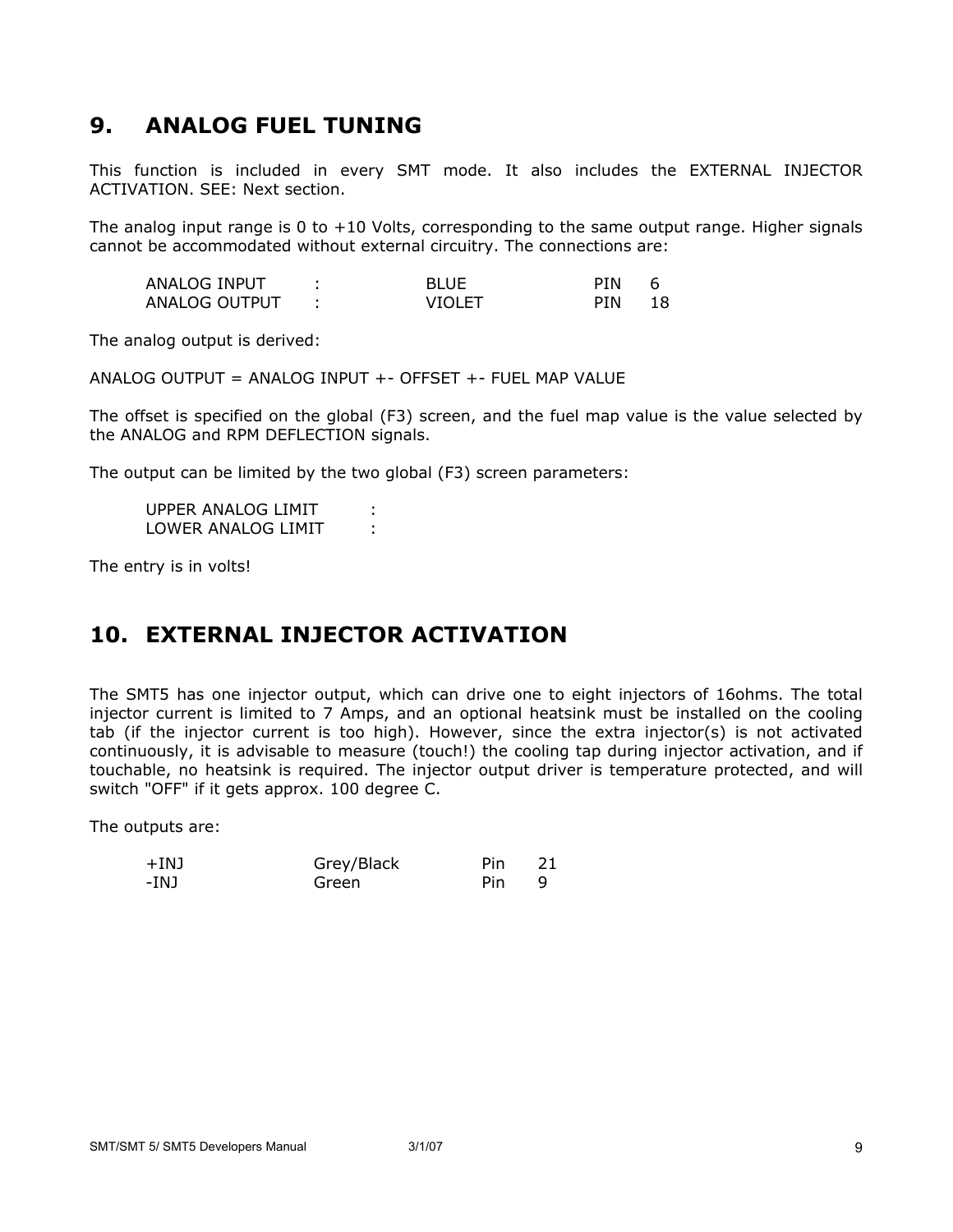The following diagram explains the connection:



**Note: The INJ – Connection draws the injector current of 1-7 Amps. This wire should be connected to the chassis or battery – away from the SMT-UNI GND (Black) wire.** 

The injector activation is specified on the INJECTOR screen (F2).

Injection length per ignition is:

INJLENGTH = MAP  $*$  0,1ms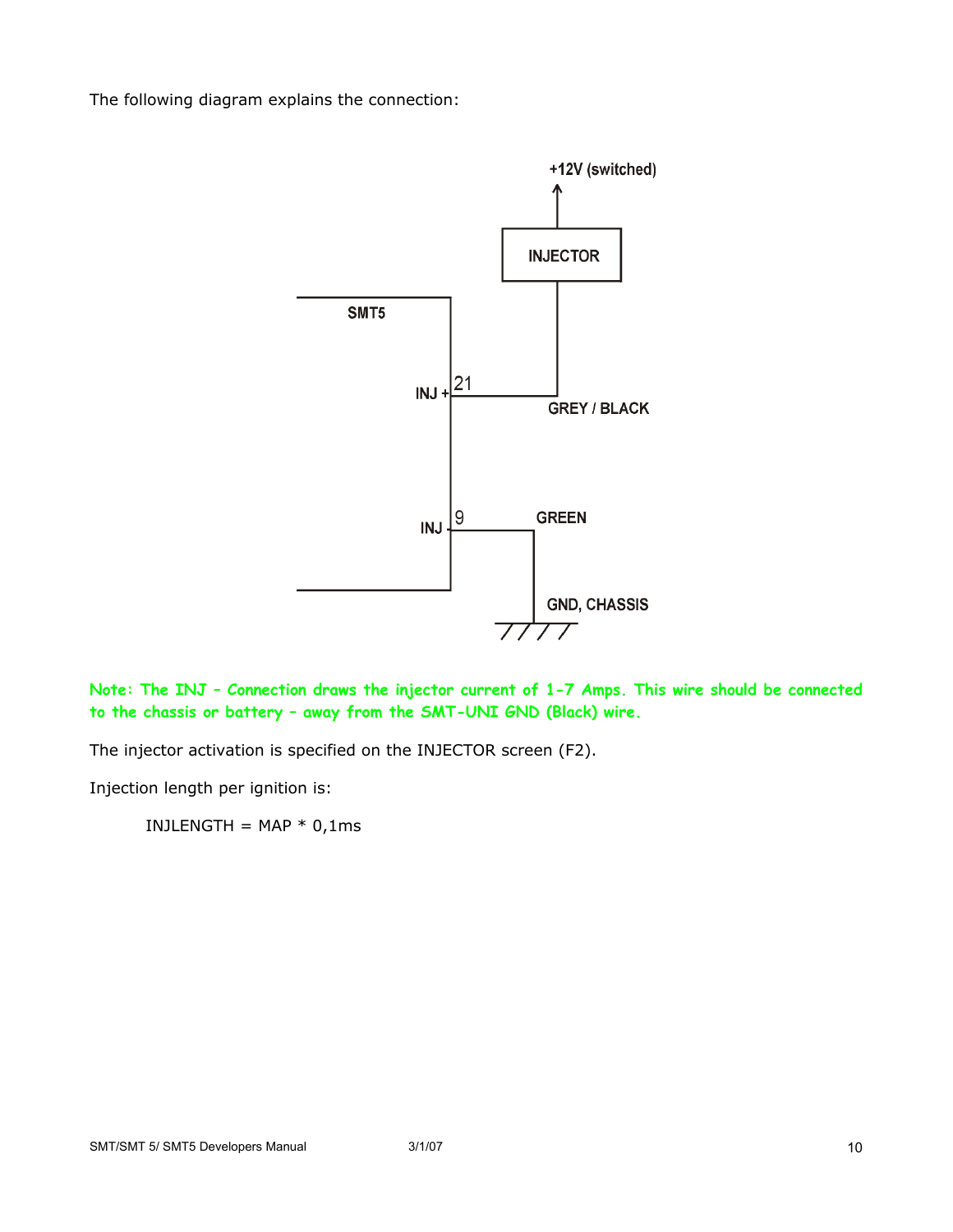### <span id="page-12-0"></span>**11. FREQUENCY FUEL TUNING**

The UNI MODE = 10 activates a single ignition signal retard/advance AND the FREQUENCY FUEL modification. In this mode the frequency on the IG2IN is copied to the IG2OUT with the fuel modification applied. This mode of fuel tuning is needed for frequency airflow meters, which output a frequency signal proportional to the airflow.

The SMT5 has the following operating range:

High freq or speed:  $\emptyset$  (=Low) 10Hz to 3300Hz (3.3kHz) High freq or speed:  $1$  (=High) 80Hz to 18000Hz (18kHz)

The active parameters are:

| Cylinders             | sets rpm of fuel map                   |
|-----------------------|----------------------------------------|
| Teeth per firing      | as above                               |
| Fuel map              |                                        |
| Frequency deviation : | changes the IMPORTANCE of the fuel mod |

**Note: The UNIVERSAL SMT Version 5 does not require ignition input or analog deflection, except to select a fuel map modification value. The analog fuel tuning output is active.** 

| Frequency input  | White / Red  | Pin |    |
|------------------|--------------|-----|----|
| Frequency output | White / Blue | Pin | 17 |

**Note: A pull-up (blue / black, pin 14, 15) may be used on the input for optical or hall sensors.** 

**Note: A positive number increases the frequency and the fuel.**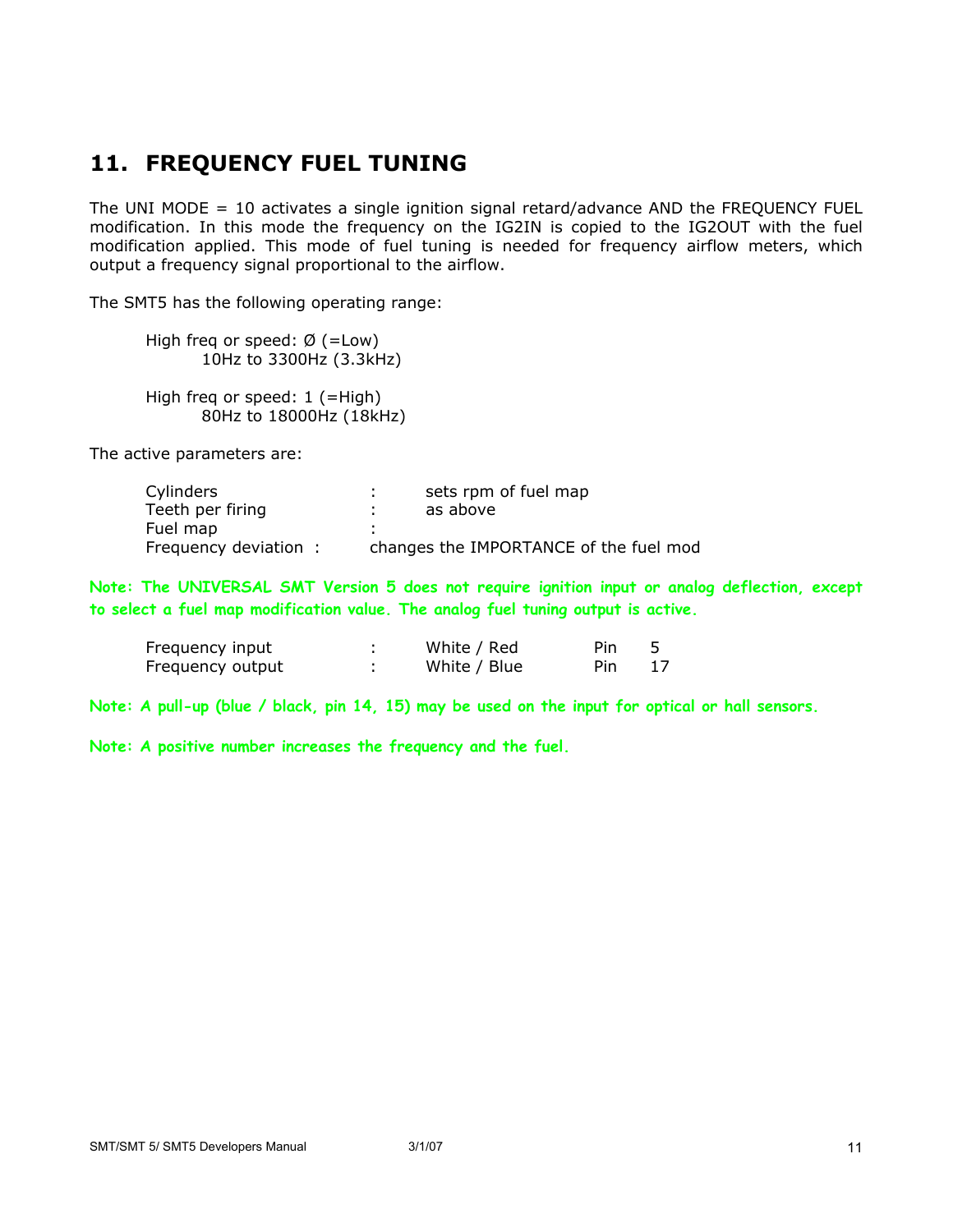### <span id="page-13-0"></span>**12. ONE IGNITION INPUT SIGNAL**

In UNI MODE=10, 11, and 12 and 13

| IG1IN          | <b>YELLOW</b> | Pin | Õ        |
|----------------|---------------|-----|----------|
| $IG1$ $O$ $IT$ | WHITF         | Pin | חר<br>۷J |

are the prime ignition (CB1) input and output signals. The input trigger level (SEE: RPM [DEFLECTION](#page-9-0)) and input and output polarity can be specified.

The IG1IN signal serves as a map deflection input, and it requires that the signal repeats every engine turn.

The output is affected by:

 Cylinders: Teeth per firing: Input polarity Output polarity Interlaced

At RPM position zero (bottom map row) the output signal is copied from the input, and no timing is applied. This allows the changing of input and output polarity, until the engine starts and runs. At this point the RPM indication should be correct.

The BIPOLAR (MAGN) INP parameter is active, but does not change the output drastically; it only changes the input trigger level.

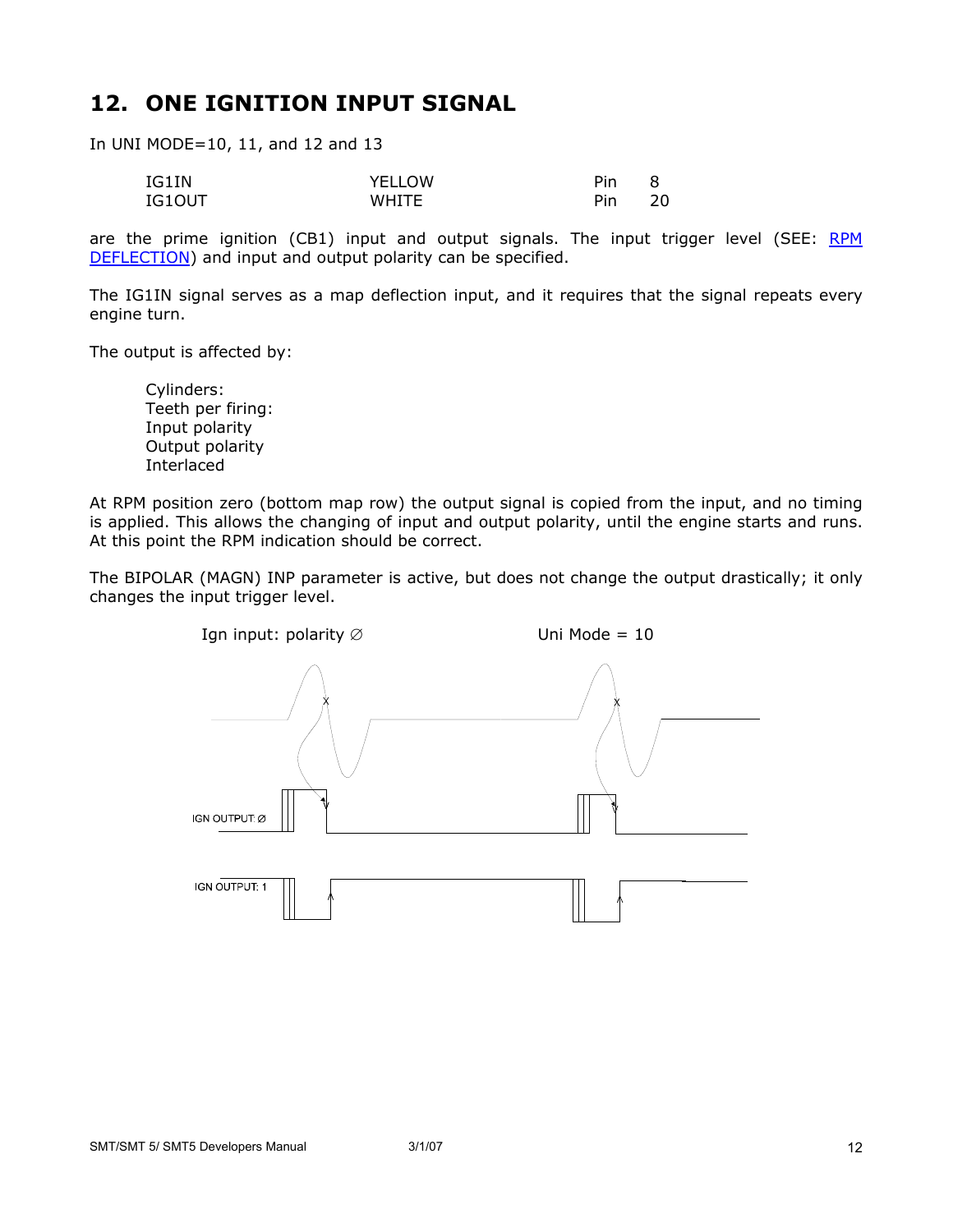

It is obviously from the above that an input and output edge combination is chosen from the one that does not have the "flutter" at the firing edge (trigger edge).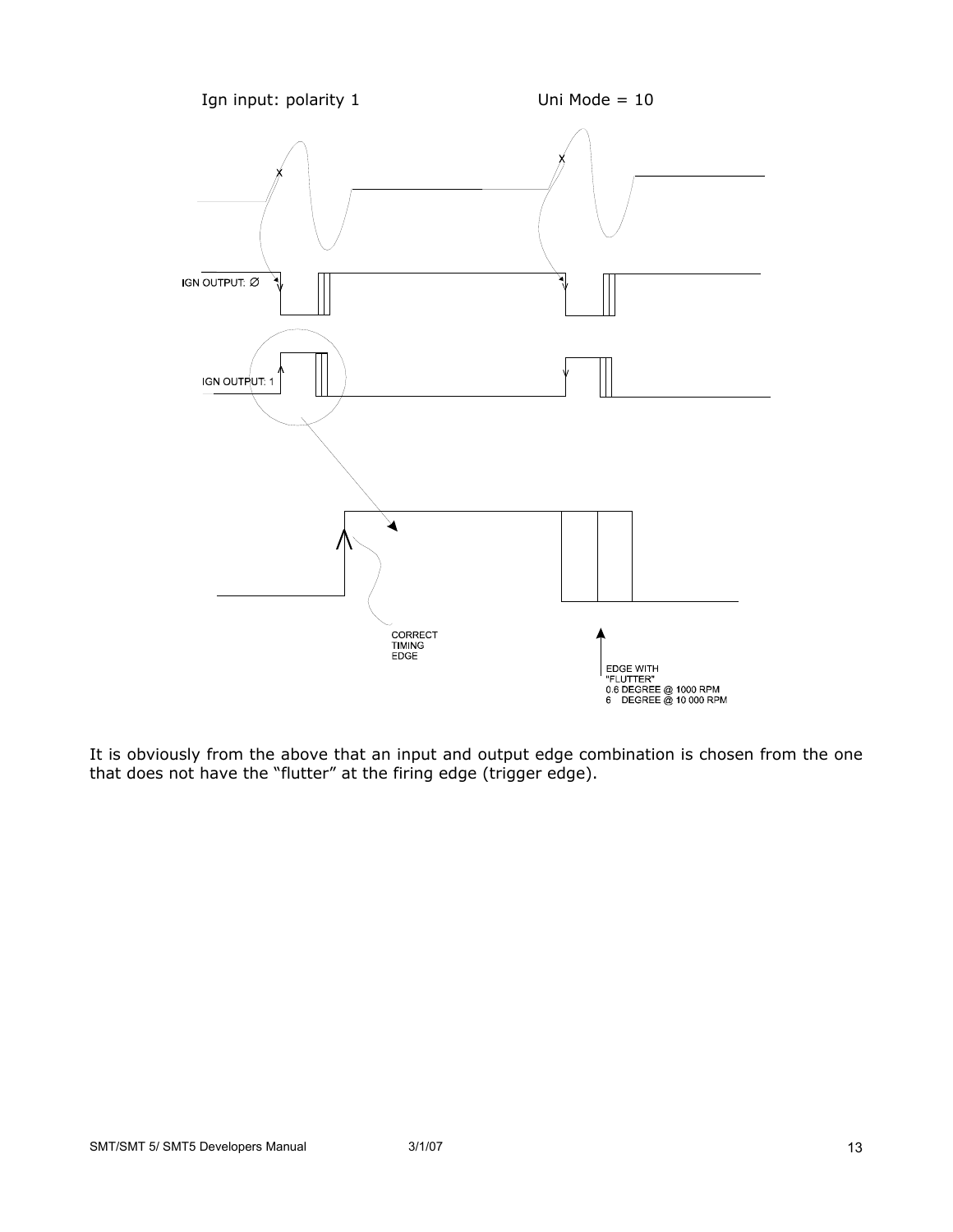### <span id="page-15-0"></span>**13. TWO IGNITION INPUT SIGNALS**

The second ignition input and output is available in UNI MODE=12. For the first ignition input and output, SEE: [ONE IGNITION INPUT SIGNAL](#page-13-0)

The connections are:

| IG2IN  | WHITE/RED  | Pin |  |
|--------|------------|-----|--|
| IG2OUT | WHITE/BLUE | Pin |  |

The timing for this output is calculated from CB1 (IG1IN) and applied to the IG2OUT. That is to say that the IG2IN signal can be any signal (Cam?) but it will be advanced or retarded in SYNCH with the IG1OUT signal.

The polarity and level settings in the global (F4) screen apply to the second ignition.

A timing diagram shows it.

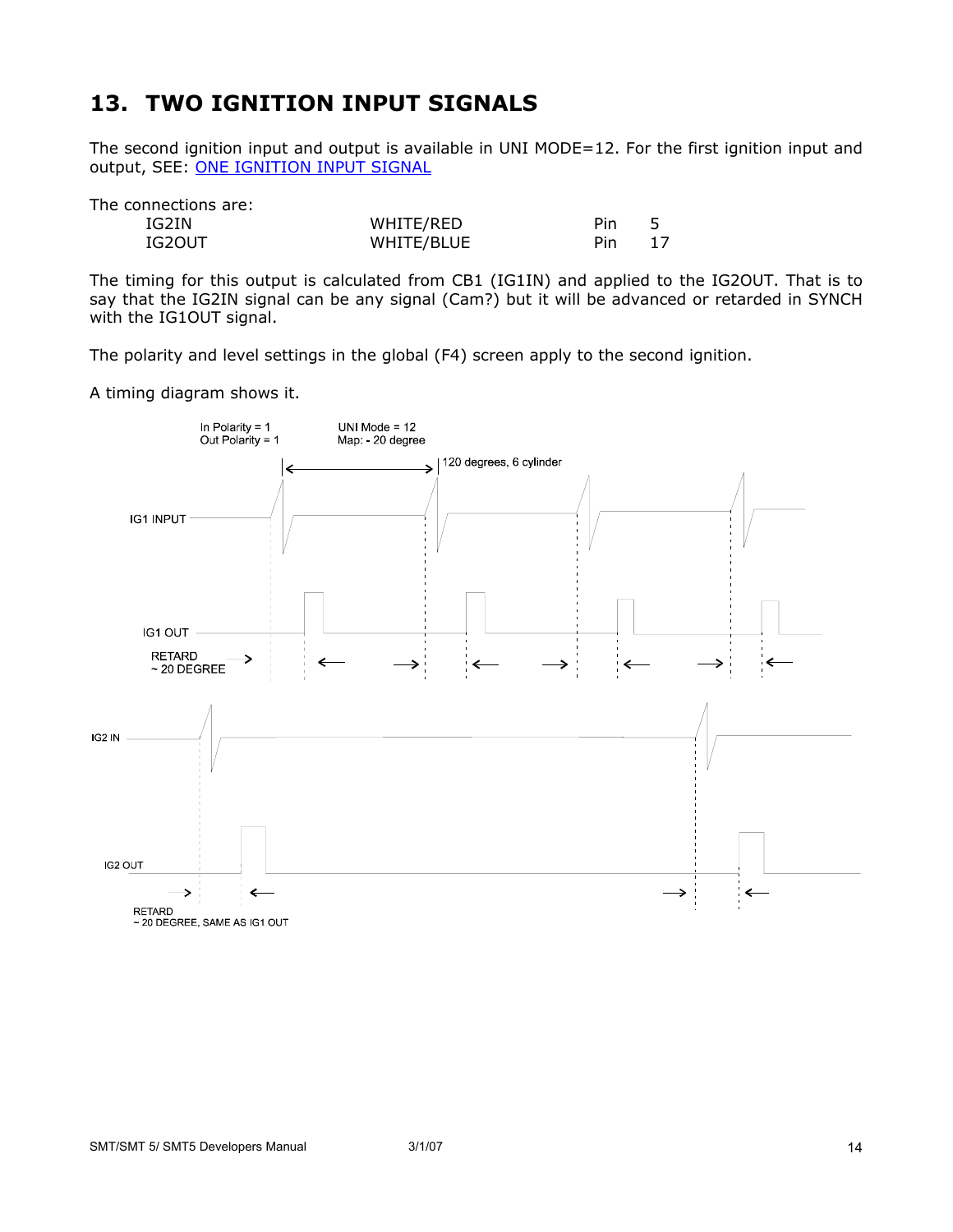### <span id="page-16-0"></span>**14. MISSING TOOTH APPLICATIONS**

This operation is specified with MODE=1.

|           | INPUT:  | IG1IN  | vellow     | pin 8    |
|-----------|---------|--------|------------|----------|
|           | OUTPUT: | IG10UT | white      | pin 20   |
| Secondary | OUTPUT: | IG20UT | white/blue | pin $17$ |
| Bipolar   | OUTPUT: | IG1SP  | pink       | pin 19   |

The IG1IN signal serves as a map deflection input, and requires that the signal repeats every engine turn. This is normally the case with crankshaft triggers. Consult the factory if you have a missing tooth CAM trigger, which repeats every two turns.

The output has the same characteristics as the input signal, but it is a 12V square wave.

The input/output is affected by:

- Ign input polarity:
- Ign output polarity:
- Bipolar (Magn.) inp:
- One missing tooth:
- Teeth per turn:
- Teeth per firing:

At RPM position zero (bottom map row) the output signal is copied from the input to the output and timing is applied (regardless of your map entry!). This is particular convenient for starting the engine, and for "first time" testing.

Set the bottom RPM scale to 3000 RPM (RS 3000), and try to start the engine. Change polarity and trigger level until the engine runs smoothly. You may "tee" in the IG1IN signal first, and then monitor the output IG1OUT for matching the input.

Depending on what signal your ECU requires, you may try the alternative output:

Bipolar OUTPUT: IG1SP pink pin 19

This IG1SP signal swings from -8 volts to +8 volts.

The second output is IG2OUT. It is an INVERSION of the IG1OUT signal. Some ECU's with "balanced" inputs require two "opposing" input signals to trigger.

The following picture shows a good input trigger signal, with the output shown without any timing applied. The output can be retarded and advanced by up to two teeth (minus one degree). The output contains one or two missing teeth as specified, regardless of the input signal.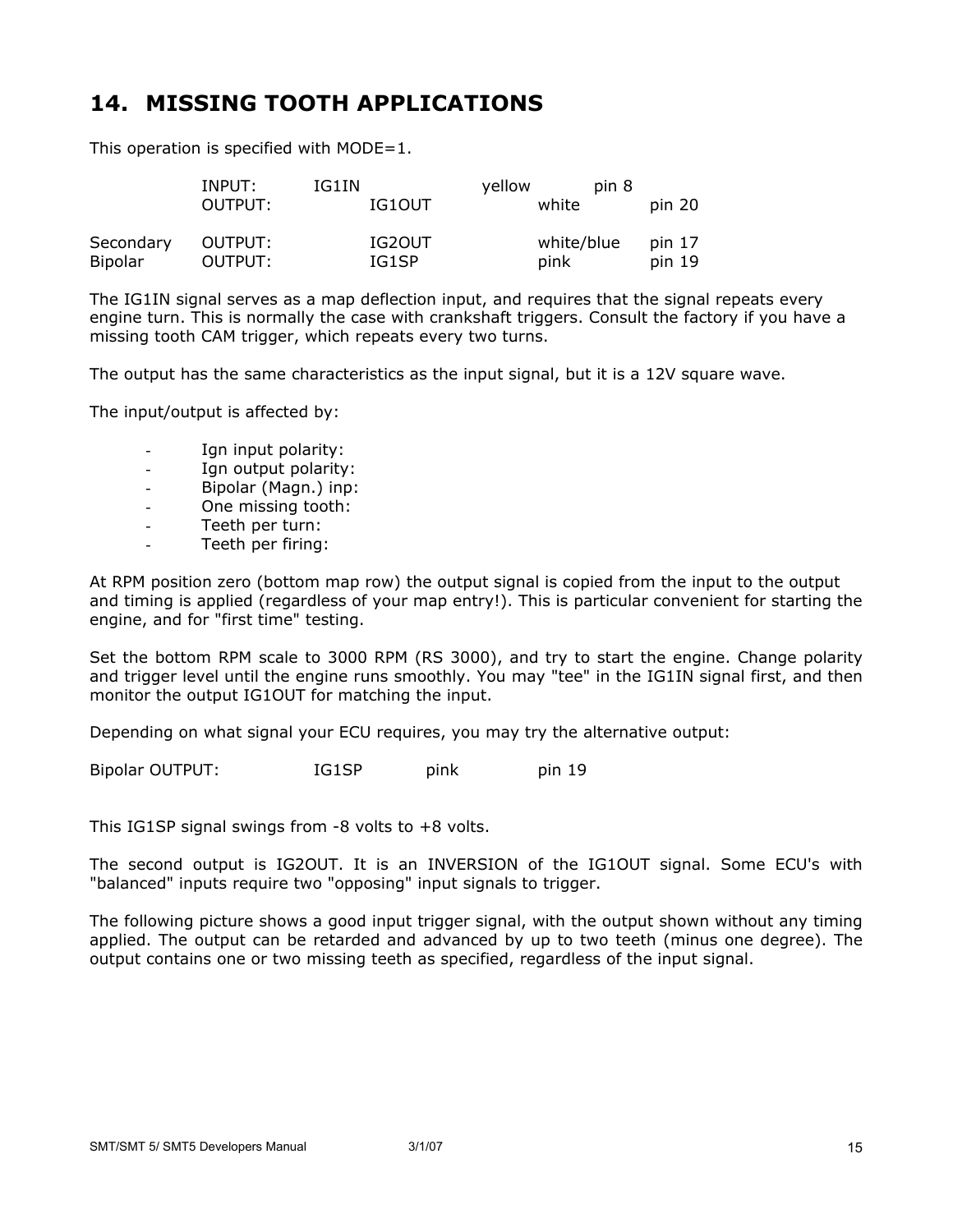

Wiring for "Balanced" output:

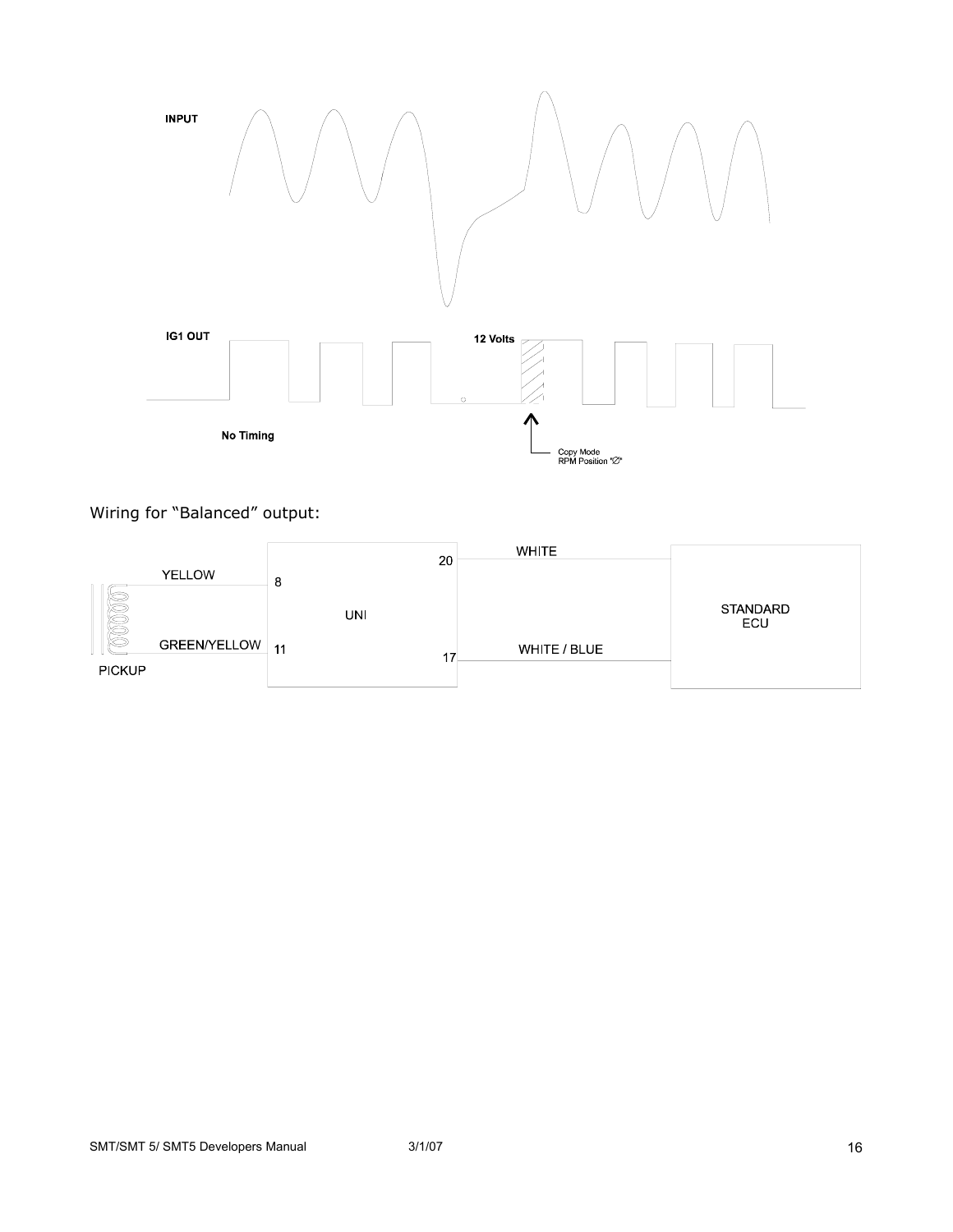### <span id="page-18-0"></span>**15. ROAD SPEED GOVERNOR**

The road speed governor is selected with MODE=11. That is to say it works with the single ignition system.

| Input:  | IG2IN  | WHITE/RED  | Pin |  |
|---------|--------|------------|-----|--|
| Output: | IG2OUT | WHITE/BLUE | Pin |  |

The following parameters are active for ROAD SPEED GOVERNOR ONLY:

HIGH FREQ OR SPEED: UPPER SPEED LIMIT:

**Note: The roadspeed governor requires no map deflection or RPM deflection inputs. OUTPUT** 



Physical frequency limit of the output signal:

| High freg or speed:     |      |       |
|-------------------------|------|-------|
| Output frequency limit: | 3kHz | 17kHz |

**Note: The upper limit on the global screen (F4) is a "period" measurement, but the preceding graph depicts it as a "frequency" limit. By using the "SS" SET SPEED command while the vehicle is travelling just before the Actual speed limit, the period is properly calculated and set.** 

The above graph shows that the output "slope" can be proportionally adjusted, which would affect the gear-change points and the road speed governor. By limiting the output frequency, only the road speed governor is affected. However, both the frequency (speed) adjusts AND the speed limit can be used simultaneously to achieve any desired effect.

To deviate the upper speed limit: enter  $\emptyset$ . A very low speed limit is a large number.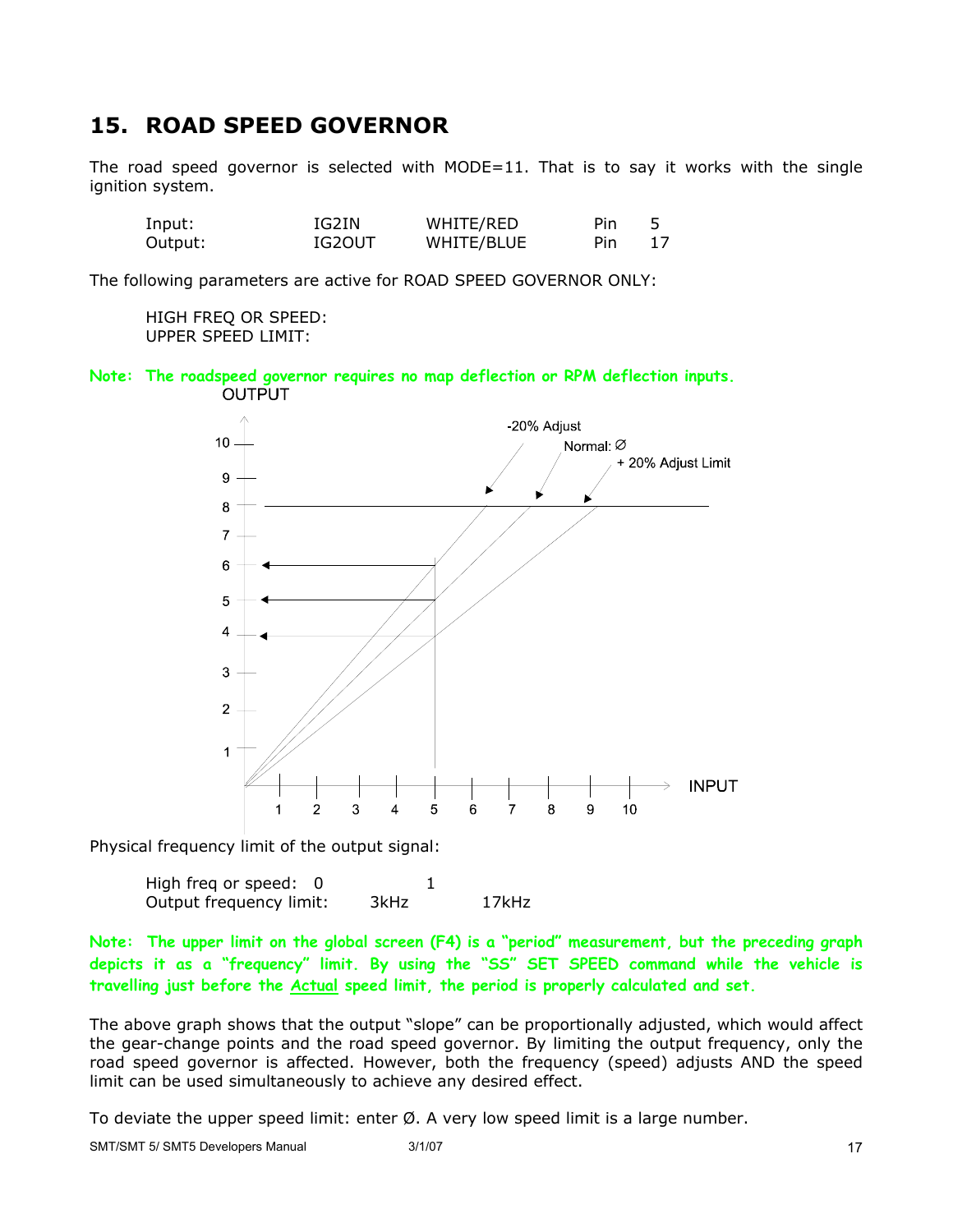### <span id="page-19-0"></span>**16. INTERLACED INPUTS (AND OUTPUTS)**

The INTERLACED operation is specified on the global (F4) screen. It assumes that the RPM per firing is measured over TWO input trigger points. This is normally the case with a 4 cylinder wasted spark ignition signal, which looks like:



Therefore, the interlaced operations mode is the same as specifying:

TEETH PER FIRING: 0.5

Which is not possible, of course. However, the following results in the same RPM indication:

| TEETH PER FIRING: 2 | INTERLACED: 1 |
|---------------------|---------------|
| TEETH PER FIRING: 1 | INTERLACED: 0 |

The interlaced mode applies to 4 cylinder wasted spark output modification! Other applications were not envisaged!

If the advance / retard of the two ignition signals is required, then mode  $= 12$  must be specified.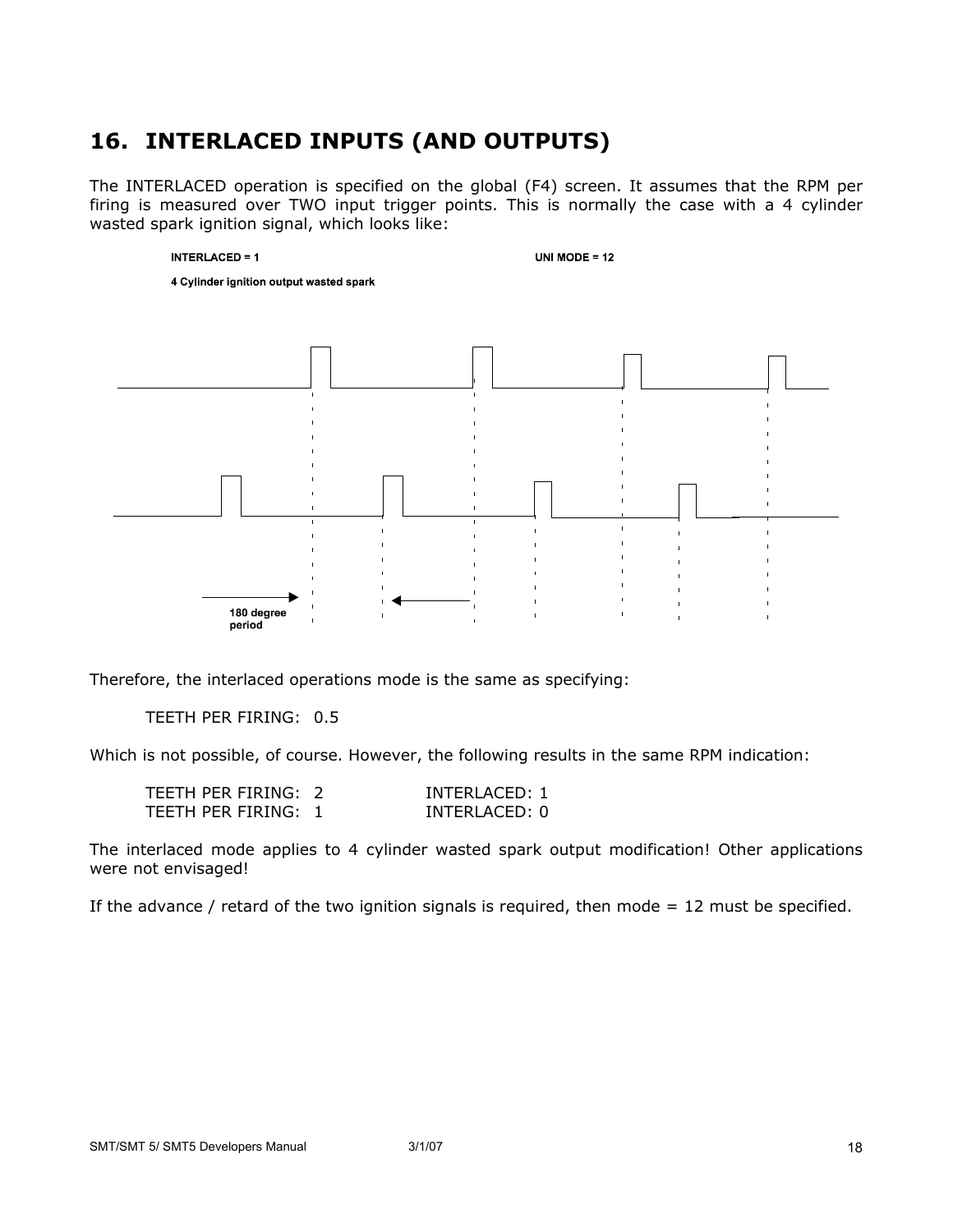### <span id="page-20-0"></span>**17. ALL WIRING**

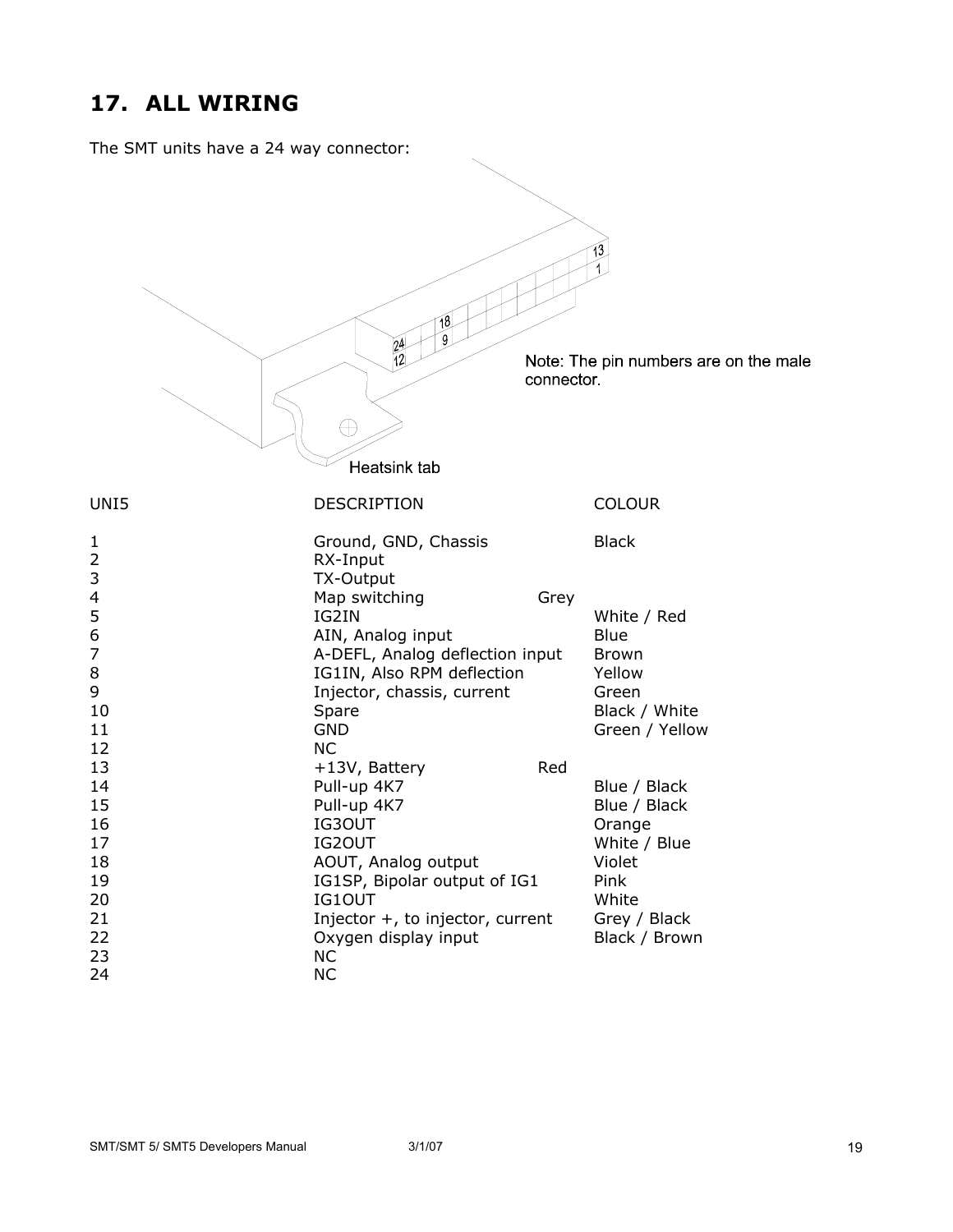### <span id="page-21-0"></span>**18. PULSE WIDTH MODULATION**

The Uni Mode = 13 activates a single ignition retard/advance AND the PWM FUEL modification. In this mode of fuel tuning an independent input frequency is copied to the output, but the DUTY CYCLE of the input is modified with a value from the fuel map.

This mode is called for tuning values and solenoid opening times, such as proportional CAM control, and boost regulation control.

The following parameters are active:

High freq or speed: Fuel map values:

**Note: The Universal SMT Version 5 does not require rpm or analog deflection, except to select a fuel map value other than in the bottom row.** 

| PWM input  | White/Red   | pin 5  |
|------------|-------------|--------|
| PWM output | White /Blue | pin 14 |

**Note: A positive number lengthens the duty cycle.** 

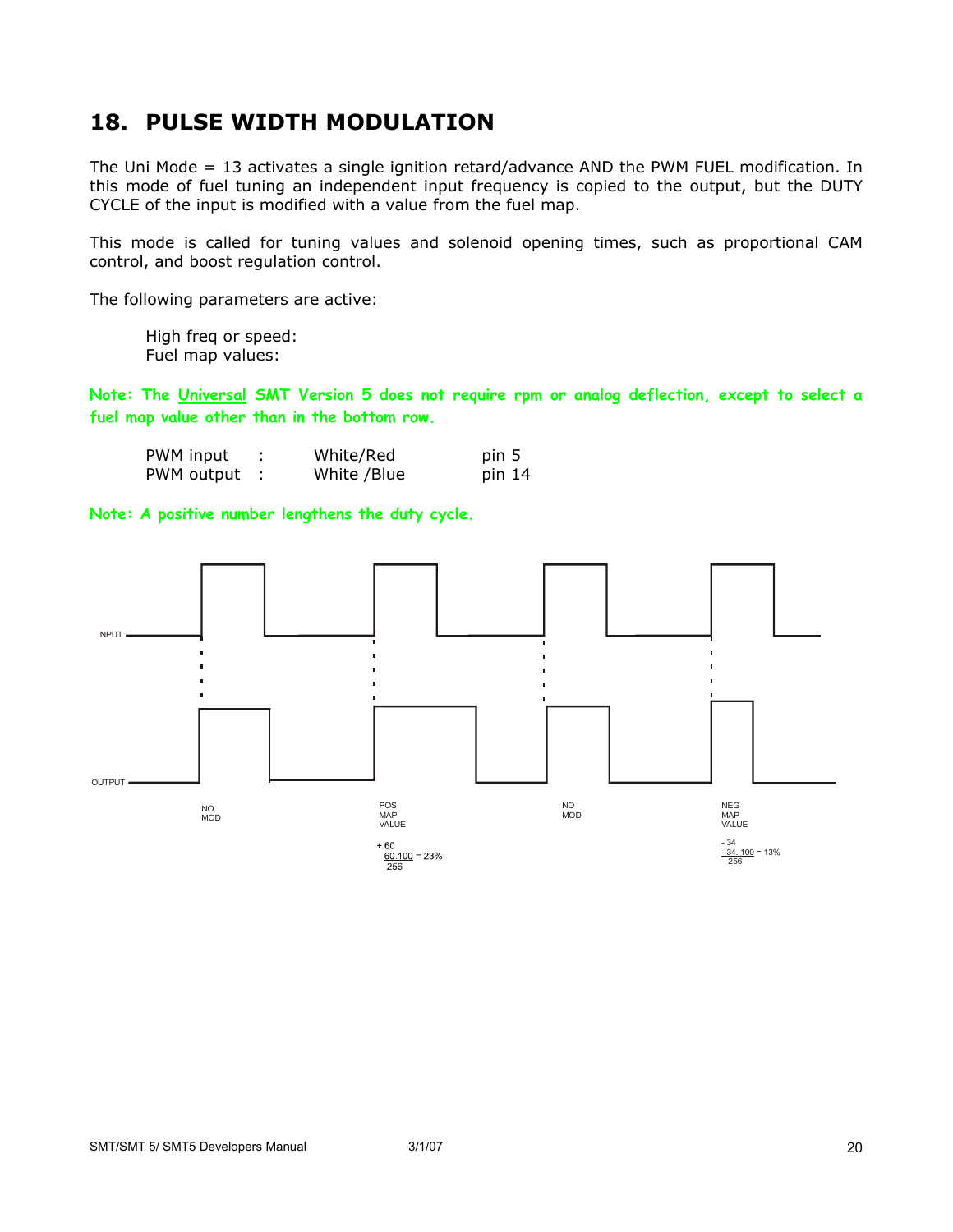

Samples:

Input duty cycle = 50% A output: Positive modulation + 40% = 102 results in 90% out B output: Negative modulation – 25% = 54 results in 25% out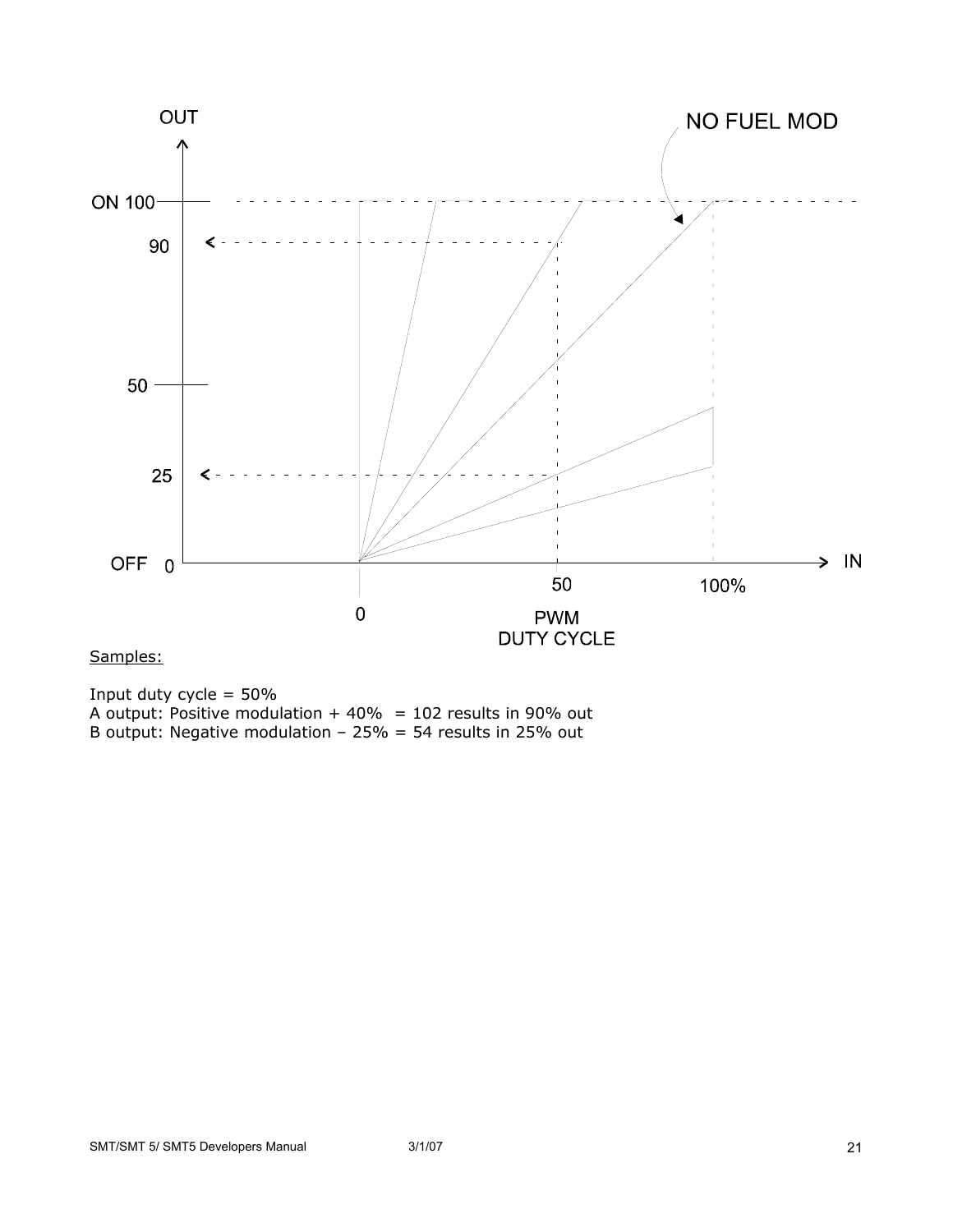### <span id="page-23-0"></span>**19. SELF TESTING**

The SMT5 can be tested by unskilled personal without any test equipment, but a special test connector. The test connector is available from your supplier, or it can be made as follows:

| TUNI5:                                                                                                                      | Digital Technology PTY Ltd<br>SMT UNIVERSAL (5) SELF TEST |                           |                                                           |                                  |                                           |                                  |                                                                  |
|-----------------------------------------------------------------------------------------------------------------------------|-----------------------------------------------------------|---------------------------|-----------------------------------------------------------|----------------------------------|-------------------------------------------|----------------------------------|------------------------------------------------------------------|
| AnaDefl: 4.57<br>Delay: 57.60                                                                                               | Test<br>AI-DEFL/PUP<br>AI-INPUT                           | Pt<br>1<br>$\overline{2}$ | Output<br>0.500<br>0.500                                  | U-Lim<br>4.850<br>0.600          | L-Lim<br>4.200<br>0.400                   | Input<br>4.569<br>0.471          | Result<br><b>PASSED</b><br><b>PASSED</b>                         |
| Input 1:0.08<br>Output 1:0.00<br>Input 2:2.02                                                                               | AI-INPUT<br>AI-INPUT<br>AI-INP<br>IGISP-OXYIN             | 3<br>4<br>5<br>6          | 2,500<br>7.500<br>9.500<br>5.000                          | 2.600<br>7.600<br>9.600<br>3.200 | 2.400<br>7.400<br>9.400<br>2.700          | 2.431<br>7.451<br>9.451<br>3.020 | <b>PASSED</b><br><b>PASSED</b><br><b>PASSED</b><br><b>PASSED</b> |
| Type "G"<br>To start TEST                                                                                                   | LOW POS CB17<br>LOW NEG CB1<br>LOW POS CB29               | 8                         | 33.00018.00012.000<br>44.000200.000<br>55.00018.00011.000 | 14.900<br>150.000<br>14.200      | <b>PASSED</b><br>177.300<br><b>PASSED</b> | <b>PASSED</b>                    |                                                                  |
| Initials: dds                                                                                                               | LOW NEG CB2<br>HIGH NEG CB1                               | 10<br>11                  | 11.000200.000<br>22.00080.00030.000                       | 150.000                          | 169.300<br>55.400                         | PASSED<br><b>PASSED</b>          |                                                                  |
| Port $= 1$                                                                                                                  | HIGH NEG CB2<br>INJECT ACT.                               | 12<br>13                  | 33.00080.00030.000<br>40.000120.000                       | <b>STORE B</b>                   | 57.600                                    | <b>PASSED</b>                    |                                                                  |
| StoreSel: B                                                                                                                 |                                                           |                           |                                                           |                                  |                                           |                                  |                                                                  |
| Command:<br>Test: dds                                                                                                       |                                                           |                           |                                                           | Error: ALL PASSED, DONE!         |                                           |                                  |                                                                  |
| Install the test program (DOS:TUNI5) and<br>Run it<br>TUNI5<br>Start a test by "G" (Enter)<br>The unit must pass all tests! |                                                           |                           |                                                           |                                  |                                           |                                  |                                                                  |

The following test connections are required:

| Source          | pin | via  | pin           |     | <b>Destination Via</b> |        | To         |
|-----------------|-----|------|---------------|-----|------------------------|--------|------------|
| <b>INJGND</b>   | 9   | to   | 11            |     | GND                    |        |            |
| AOUT            | 18  | to   | 6             |     | AIN                    |        |            |
| IG10UT          | 20  | 10K  | 5             |     | IG2IN                  |        |            |
| IG2OUT          | 17  | 10K  | 8             |     | IG1IN                  |        |            |
| IG30UT          | 16  | 10K  | 10            |     | <b>SPARE IN</b>        |        |            |
| INJECT21        | to  | 4    |               | MAP | 3E3                    | $+13V$ |            |
| IG1SP           | 19  | rect | 22            |     | <b>OXYIN</b>           |        |            |
| PU <sub>1</sub> | 15  | to   | 14            |     | PU <sub>2</sub>        |        |            |
|                 |     |      | 7             |     | A-DEFL                 | 1.2K   | <b>GND</b> |
| GND             |     | to   | <b>SUPPLY</b> |     |                        |        |            |
| $+13$           | 13  | to   | <b>SUPPLY</b> |     |                        |        |            |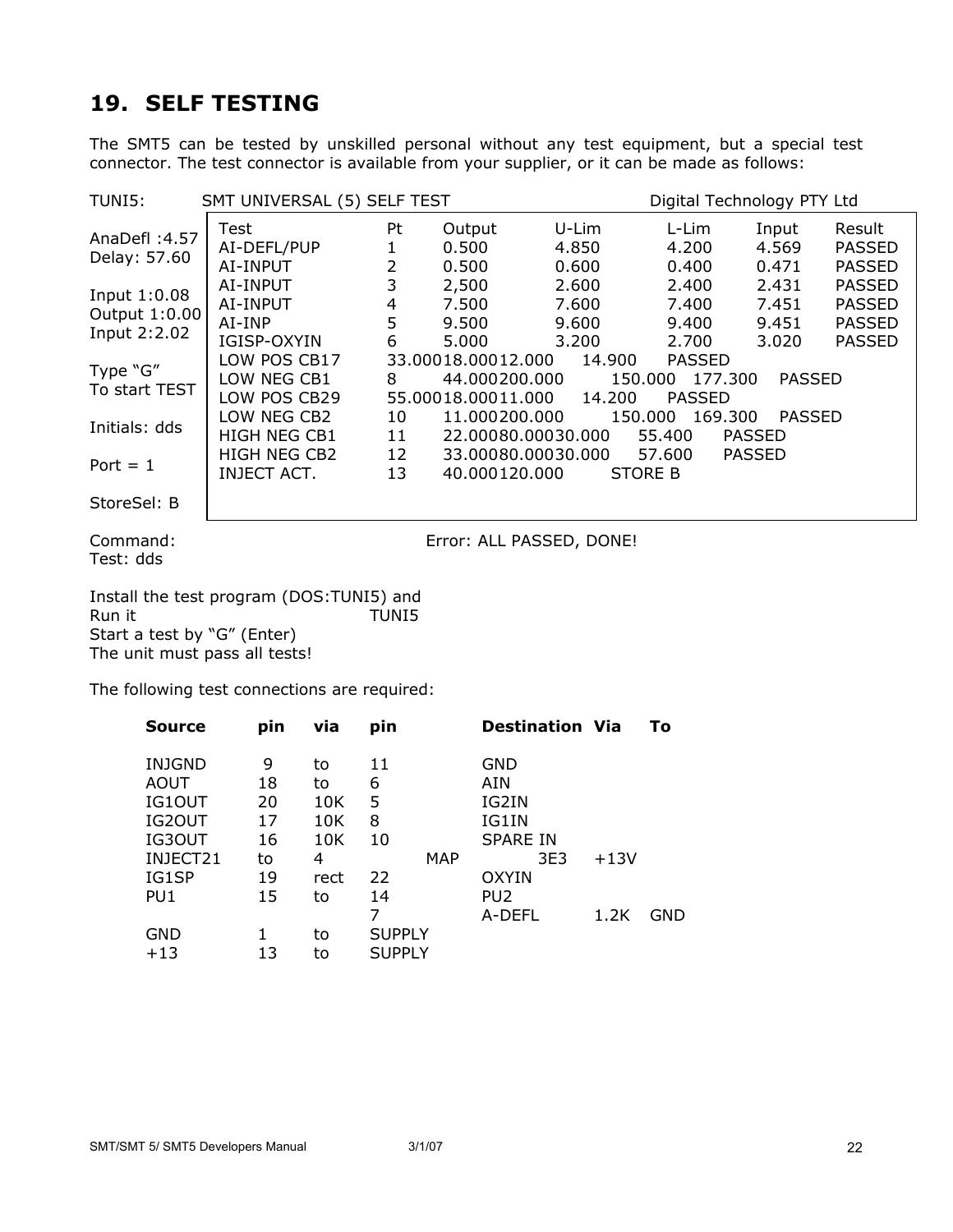### <span id="page-24-0"></span>**20. KEYWORD INDEX**

| <b>Pickup</b>                          | A device which produces an output (change) in relation<br>to the crank position.                                                                                                                                                                                                                      |
|----------------------------------------|-------------------------------------------------------------------------------------------------------------------------------------------------------------------------------------------------------------------------------------------------------------------------------------------------------|
| <b>Optical pickup</b>                  | Normally located in a distributor. It has three wires, $+12$<br>signal, GND. The signal output requires a "pull-up"<br>resistor to $+12$ Volts (4k7 to 10k) and then the signal<br>wire "jumps" between GND and $+10$ volts when the<br>crank turns.                                                  |
| <b>Magnetic pickup</b>                 | Has 2 wires $+$ a shield. The shield (screen) must be<br>connected to the ECU GND and not to the engine. One<br>wire goes to the GND of the ECU, the other has positive/negative<br>signal (See: section 12) when the shaft is turned. These pickups<br>are found on the crank or in the distributor. |
| <b>Missing tooth</b><br><b>Pickup</b>  | Located on the crank, it has multiple teeth (24-60) per<br>turn and one or two teeth missing. The missing<br>teeth (gap) signifies a defined crank position (TDC or other).                                                                                                                           |
| <b>Interlinked signals</b>             | This means that a crank trigger signal has a defined<br>relationship to a cam signal, and if this relationship is "modified" then<br>the ECU assumes that the cam has slipped and the ignitions are<br>stopped, or the ECU "misbehaves" otherwise.                                                    |
| <b>Analog fuel tuning</b>              | An analog signal (e.g.: 0-10V) is modified via the fuel map.                                                                                                                                                                                                                                          |
| <b>Frequency fuel</b><br><b>Tuning</b> | A frequency signal (e.g.: 10Hz to 18kHz) is modified via the fuel<br>map.                                                                                                                                                                                                                             |
| <b>PWM fuel tuning</b>                 | A PWM signal is modified via the fuel map.                                                                                                                                                                                                                                                            |
| <b>PWM signal</b>                      | A signal with an unimportant frequency, where the information is<br>contained in the "duty cycle". The SMT copies the frequency, but<br>modifies the duty cycle. Used for proportional CAM variations and<br>boost control.                                                                           |
| <b>Injector activation</b>             | The SMT can drive up to 7 amps, which are $8 \times 16$ ohm, or $4 \times 8$<br>ohm, or 2 x 4 ohm injectors. The injectors are activated proportional<br>to Rpm and the map values.                                                                                                                   |
| <b>Road speed</b><br>governor          | This is not the RPM limit of the ECU, but a signal derived from the<br>transmission train, which changes proportional to the road speed.<br>This signal is used for automatic gearbox shifting and to limit the<br>max. wad speed via the ECU.                                                        |
| <b>Interlaced</b>                      | The ignition on a 4 cylinder wasted spark system is "interlaced". See<br>section 2.                                                                                                                                                                                                                   |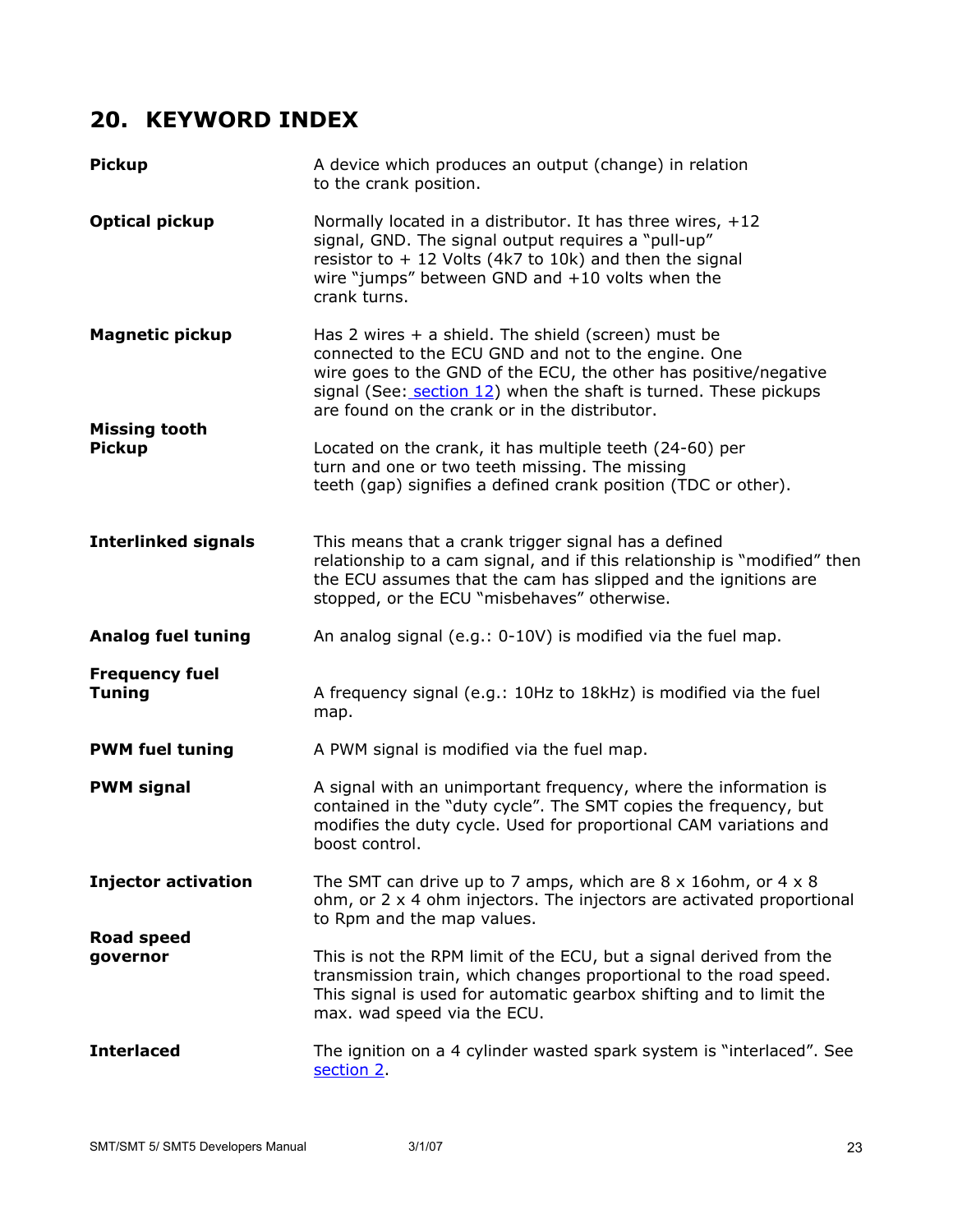| <b>Self Test</b>      | The SMT performs an internal self test when power is applied.<br>However, a special self test feature can be performed via a PC and a<br>test harness which checks every input / output for the correct<br>performance.    |
|-----------------------|----------------------------------------------------------------------------------------------------------------------------------------------------------------------------------------------------------------------------|
| <b>Injection</b>      | A method to add more fuel to the engine through an<br>ADDITIONAL injector(s) which must be mounted somewhere in the<br>manifold, preferable BEFORE the butterfly. The injection output is<br>optional and must be ordered. |
| Library               | A file, which can be loaded in to the SMT5, describing the<br>global (technical) setup pertaining to the engine, such as<br>Cylinders, Trigger level, Teeth per firing, mode, etc.<br>The SMT5 can hold ONE library file.  |
| Map                   | A file, which can be loaded in to the SMT5, describing the<br>modification done to the fuel, injection, and ignition. The<br>UNI5 can hold two MAP sets, each set has a fuel injection and<br>ignition map.                |
| Mode                  | A method to "configure" the SMART TUNER SMT5 to<br>perform a specific task.                                                                                                                                                |
| <b>No Tune</b>        | A method to prevent any tuning. The library and map<br>Displays are disabled, and keyboard entry is prevented. The<br>downloading function is active.                                                                      |
| <b>Branding</b>       | The dealers name is stored in the SMT5 when<br>customizing the SMT5 to a particular engine.                                                                                                                                |
| <b>Developer</b>      | A dealer or user who wants to develop his own<br>application for an engine without a WIRING DIAGRAM.                                                                                                                       |
| <b>Wiring diagram</b> | A standard form of SMT5 wiring, which shows all wires,<br>location of ECU, ECU connector, and library used for setup.                                                                                                      |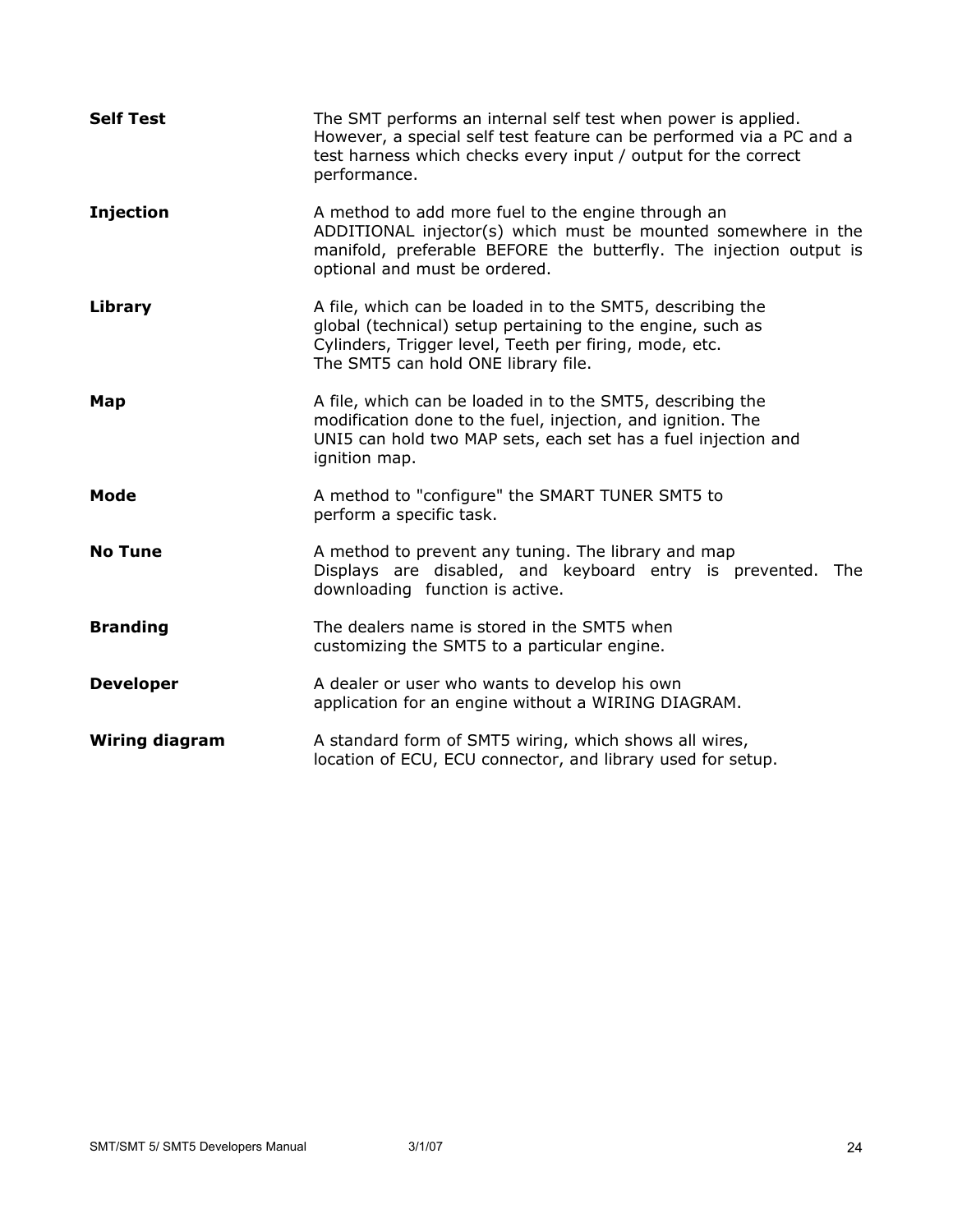### <span id="page-26-0"></span>**21. TECHNICAL (GLOBAL) LIBRARY SETTINGS**

All setup parameters contained on the F4 global screen are explained here. These details are only available to the developer. The can be made visible by PERFECTPOWER, and they can be OVERWRITTEN by any valid library setup (file).

### **21.1 Road Speed Governor**

#### **Road speed deviation:**

In mode=11, which activates the road speed circuit, the output frequency (road speed signal) can be deviated by the specified percentage.

#### **Road speed limit:**

This restricts the output frequency (road speed signal) to the specified "period". For details see: Road speed tuning.

### **21.2 Fuel Affecting Variables**

#### **Fuel zero:**

This is the "offset" between the analog input (AIN) and the analog output (AOUT).It can be used to make the complete fuel map richer or leaner.

#### **Fuel upper limit:**

This is a voltage specification, which restricts the output to rise above the specified value. This is good for tuning "LAMBDA", or it prevents the ECU from displaying a "service fault".

#### **Fuel lower limit:**

Same as above, but the lower limit. The output voltage is prevented from falling below this value.

#### **Fuel freq. limit:**

In mode=10, the map values are applied to the frequency signal. This specification prevents the output signal (frequency) to rise above the limit.

### **21.3 General System Variables**

#### **Operating mode:**

- 1 Missing tooth operation
- 10 Single ignition + frequency fuel
- 11 Single ignition + road speed governor
- 12 Two ignition
- 13 Single ignition + PWM fuel

The operating modes must be set to one of the above numbers. Any other entry results in a "BAD MODE" display.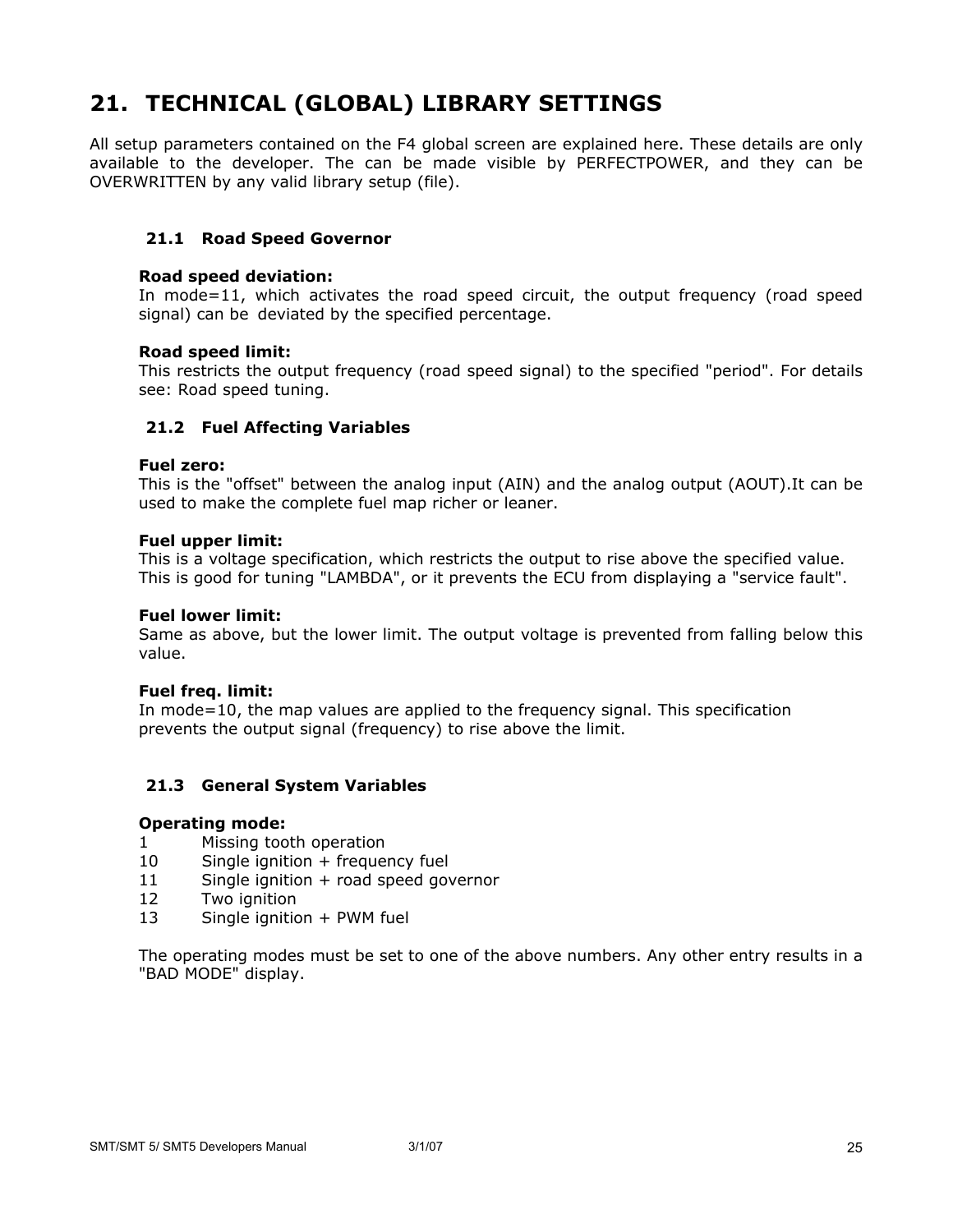### <span id="page-27-0"></span>**System bit config:**

This variable is the SUMM of the following values, which one by one enables or disable the following functions. The entry is the SUMM of all enabled items!

- (1) Ignition input polarity: Adding 1 enables the positive edge for input trigger
- (2) Ignition output polarity: Adding 2 enables a positive output signal.
- (4) Low input trigger level: Adding 4 specifies a low trigger threshold level of 0.5 volts, otherwise a high level of 4.5 volts is effective.
- (8) High frequency range: Adding 8 specifies the high frequency range.
- (32) Interlaced inputs: add 32 to enable it. see: interlaced in puts
- (64) One missing tooth: Add 64 if one missing tooth is on the pickup wheel. a. Add 0 for two missing teeth.

### **Cylinders:**

Any amount of cylinders can be specified. This entry affects the RPM indication, and the ignition calculation in degrees.

#### **Teeth per revolution:**

The amount of trigger signals per revolution (360 degrees), including any missing teeth!

### **Teeth per firing:**

Amount of trigger signals between firings.

### **21.4 Ignition**

The ignition modification is specified in the IGNITION screen (F3). The maximum deviation is: Mode= $1: + -2$  teeth Mode>1: +-180/cylinders.

Ign. adv. limit: This entry restricts the ADVANCE map entry.

Ign. ret. limit:This entry restricts the RETARD map entry.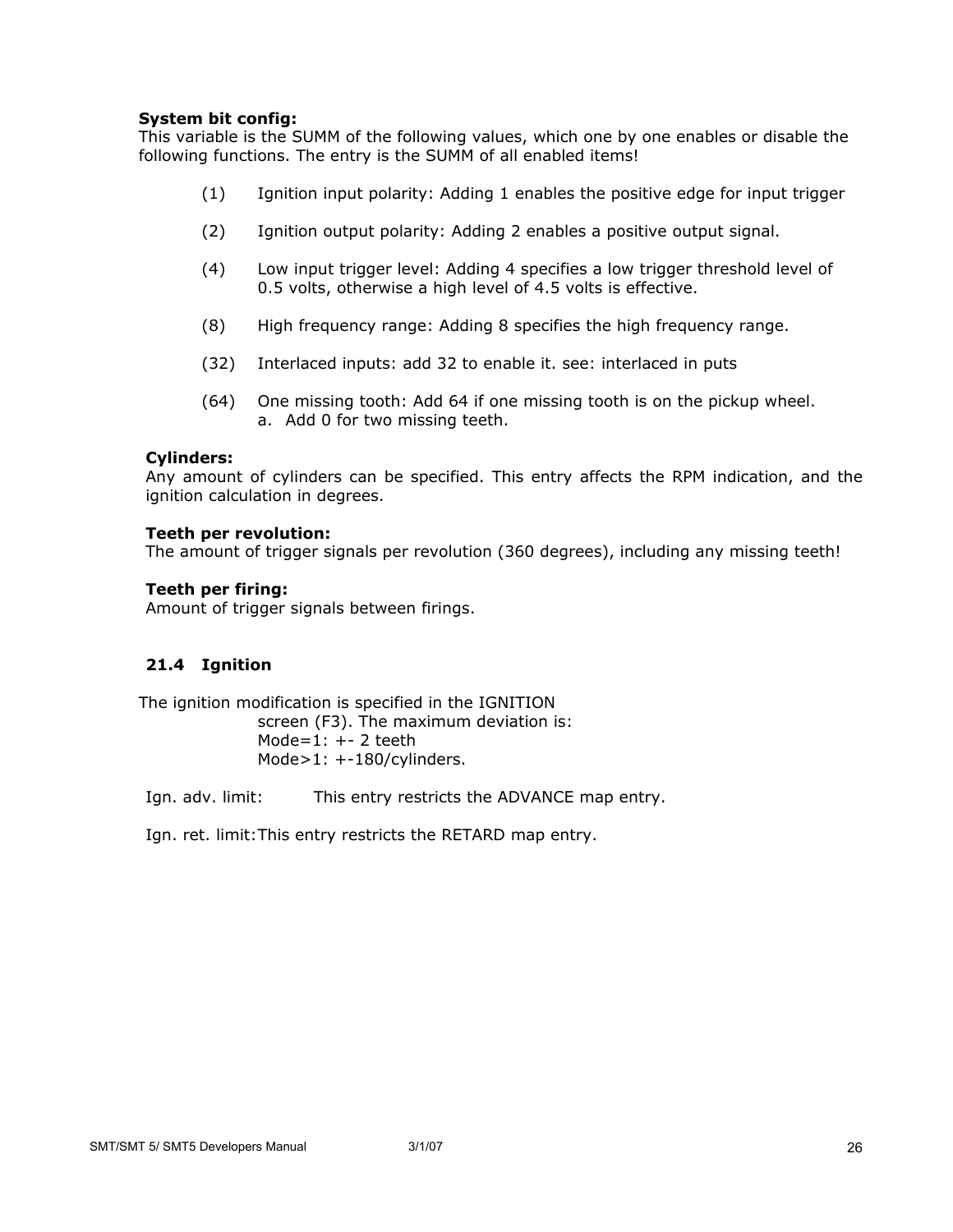### <span id="page-28-0"></span>**21.5 CAM Switching**

All units (SMT 5, SMT5-I) can switch the IG3OUT wire (orange) according to the CAM RPM variable on the global screen. The output is rated at 100mA, and it goes low when the RPM is higher than the limit. A suitable relay should be used as follows:



The Switching is NON-Proportional.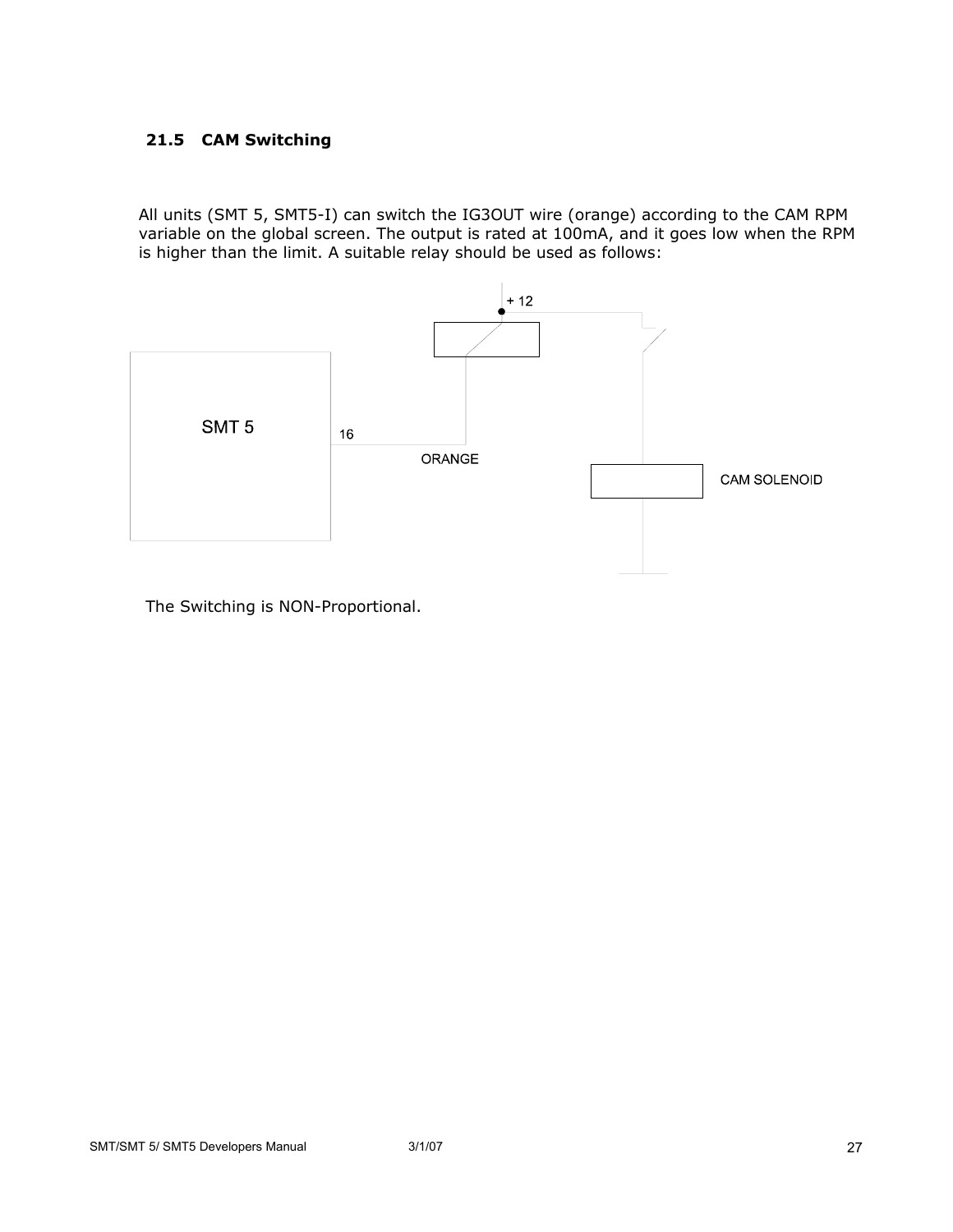### <span id="page-29-0"></span>**22. WIRING DIAGRAM AND LIBRARY**

Once a development is complete, then the attached WIRING TEMPLETE must be filled out, and checked for correctness. If the same setup should be used in the future, then the library and map information must be saved. It is important to describe the library with the

LI text (text= max 64)

command and the map information with the

MI text (text= max 64)

command. Then Save the info to your hard disk with

SF name (name= max 8 characters)

This saves two files on your hard disk:

| A) The setup file: | name.TMP |
|--------------------|----------|
| B) The map file:   | name.UMP |

Please email the WIRING DIAGRAM and the name.TMP (+name.UMP) files to [info@perfectpower.com](mailto:info@perfectpower.com) We will make a library out of all, and send you all files back, properly cataloged, but with possible different names.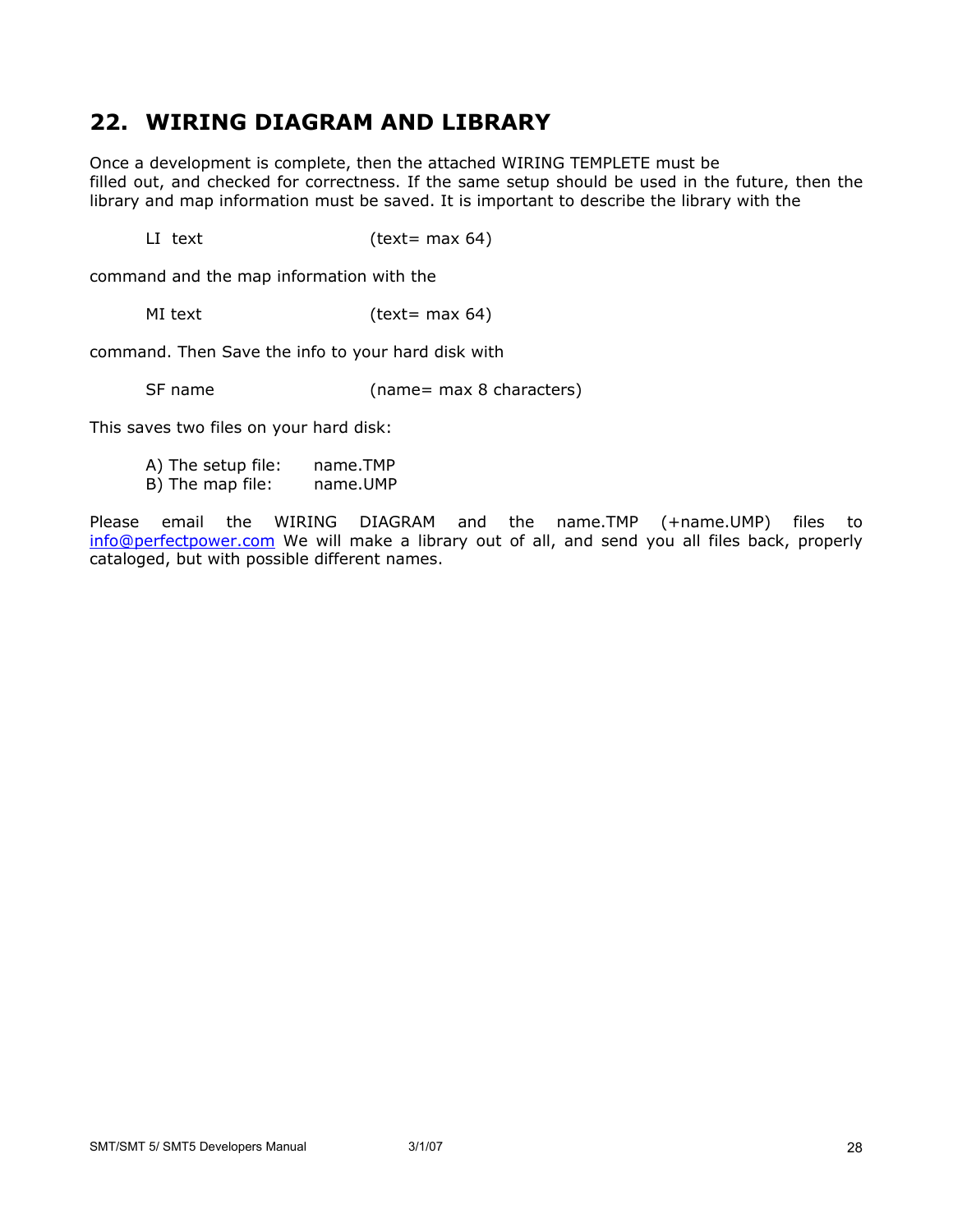### **Wiring diagram Template:**

| <b>Vehicles Year:</b>                  | erfect                       | <b>Model:</b>                 | <b>Manufacturer:</b> |
|----------------------------------------|------------------------------|-------------------------------|----------------------|
| Is your unit a UNI<br>$4$ or 5?        | ower<br>www.perfectpower.com |                               |                      |
|                                        |                              |                               |                      |
|                                        |                              |                               |                      |
|                                        |                              |                               |                      |
|                                        |                              |                               |                      |
| Copyright Digital Technology pty(Itd). |                              |                               |                      |
|                                        | ECU pins.                    |                               |                      |
|                                        |                              | <b>BLACK</b>                  |                      |
|                                        |                              | <b>GREY</b>                   |                      |
|                                        |                              |                               | <b>WHITE/RED</b>     |
|                                        |                              | <b>BLUE</b>                   |                      |
|                                        |                              | <b>BROWN</b>                  |                      |
|                                        |                              | <b>YELLOW</b><br><b>GREEN</b> | <b>SMT</b>           |
|                                        |                              | <b>RED</b>                    |                      |
|                                        |                              |                               | <b>BLUE/BLACK</b>    |
|                                        |                              |                               | <b>BLUE/BLACK</b>    |
|                                        |                              |                               | WHITE/BLUE           |
|                                        |                              | <b>VIOLET</b>                 |                      |
|                                        |                              | PINK                          |                      |
|                                        |                              | WHITE                         |                      |
|                                        |                              |                               | GREY/BLACK           |
|                                        | Engine connections.          |                               | Ref: 1-00000         |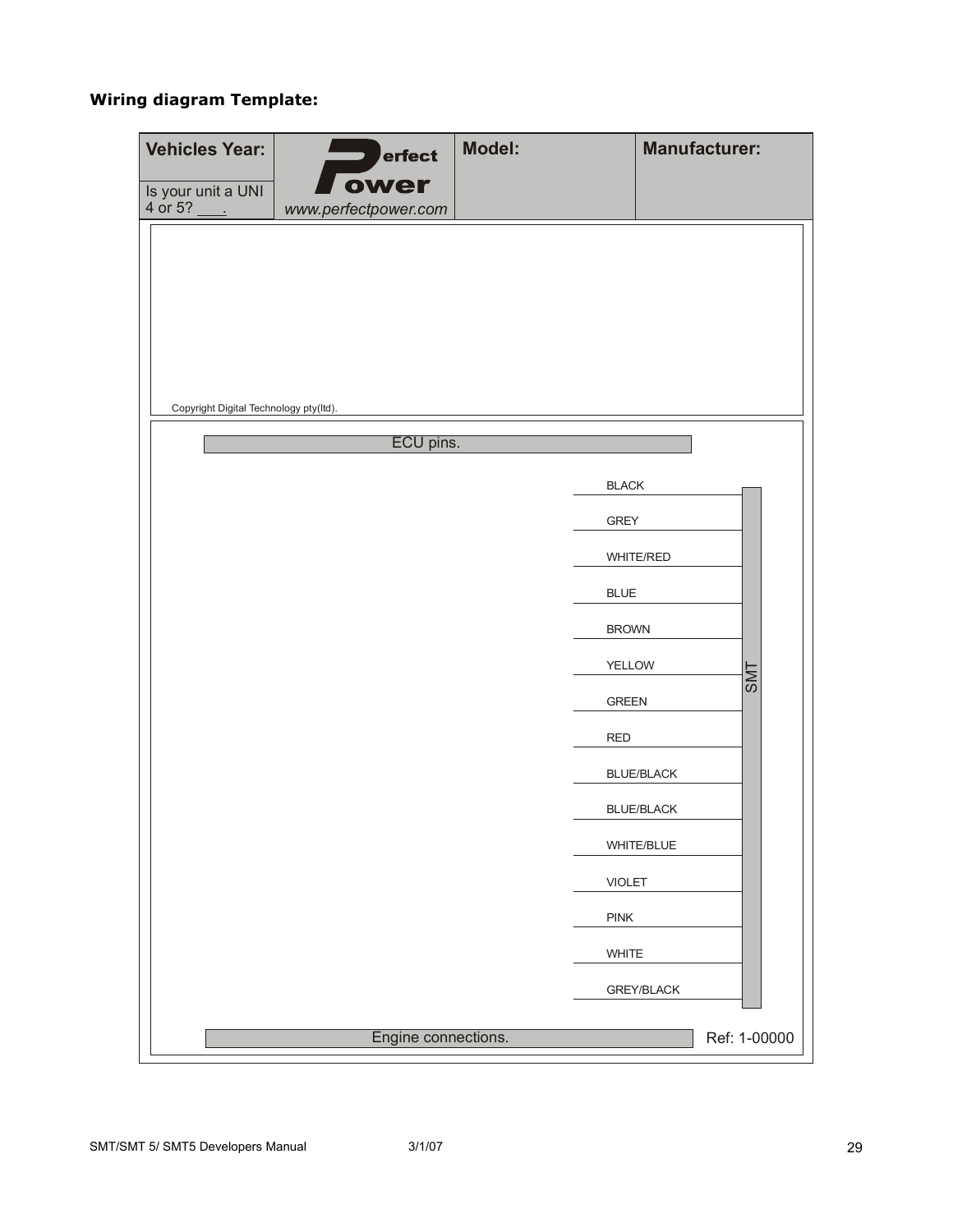### <span id="page-31-0"></span>**23. APPENDIX A**

### **23.1 Turbo Fueller application using the Smart Tuner 5 (Smt5)**

The purpose of this application is to demonstrate the use of a SMT5 in a turbo fueller application, which requires the injection of extra fuel once the turbo starts boosting (where the standard ECU can't inject more fuel). The additional fuel is injected via an extra injector(s) placed near the throttle body.

### **TRADITIONAL:**

PerfectPower made the TURBO FUELLER (TF4). This was a small device, which could drive 2 injectors, and had a build in AMP sensor. It had the following tuning map display, in which I have loaded a TYPICAL map without any ignition mapping.

### **SMART TUNER:**

This new device is well suited for turbo fuel applications, and the price is comparable. The SMT5 is almost half the size and far more durable to rough conditions that the older TF4 unit.

### **TECHNICAL DIFFERENCES:**

|                         | TF4         | SMT5            |
|-------------------------|-------------|-----------------|
| Injector drive outputs: | っ           |                 |
| Drive type:             | <b>Step</b> | OΝ              |
| Drive current (AMP):    | 3           | 6               |
| RPM map steps:          | 16          | 16              |
| AMP map steps:          | 16          | $8 \le - - - 1$ |
| Total tuning sites:     | 32          | 128             |
| Size:                   | 7           | Smaller         |

### **CONCLUSION:**

The Injector drive difference is small or non-existent. The AMP step difference is significant on paper, but in practice the SMT5 is better, because the 8 AMP steps can be distributed over the USEFULL range (non linear). This will be shown later or refer to the Windows Manual, section 9.6 Analog Deflection. The increased overall tuning sites make the SMT5 a better choice for TURBO FUELLER application in future.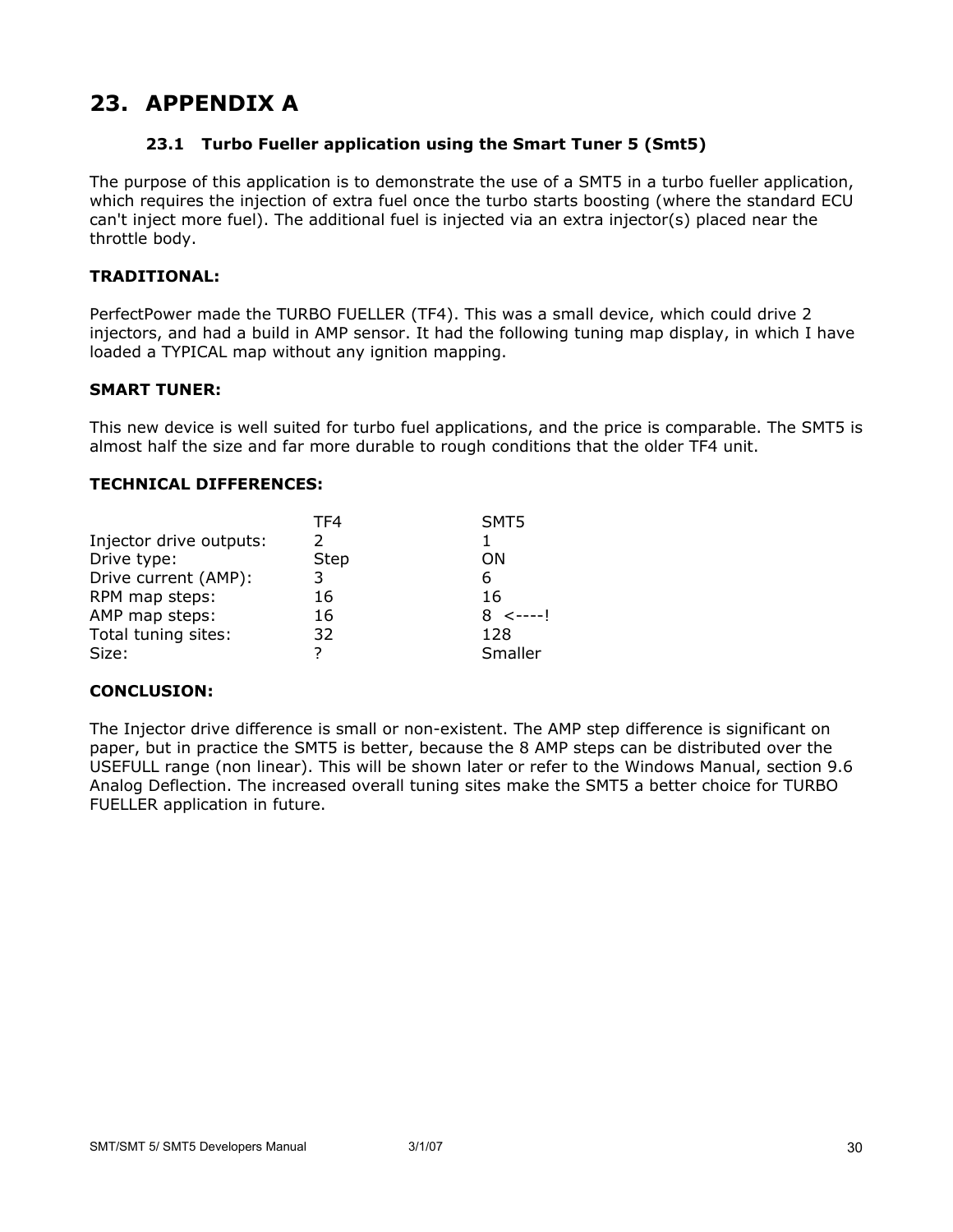### **TF4: TURBO FUELLER SCREEN**

|                      |       | Frpm         |        | Famp |          | Fairt    |       | Irpm     |      | Iamp         |
|----------------------|-------|--------------|--------|------|----------|----------|-------|----------|------|--------------|
| AMP:                 | Rpm   |              | bar    |      |          |          | Rpm   |          | bar  |              |
| AirTemp:<br>ØC       | 9700  | 100          | 2.50   | 1.60 | 130      | $\Omega$ | 9700  | $\Omega$ | 2.50 | $\Omega$     |
| Inject:              | 8800  | 100          | 2.34   | 1.55 | 120      | $\Omega$ | 8800  | 0        | 2.34 | $\Omega$     |
| RPM:                 | 7900  | 100          | 2.18   | 1.50 | 110      | $\Omega$ | 7900  | 0        | 2.18 | $\Omega$     |
| Retard:<br>Ø         | 7050  | 50           | 2.02   | 0.99 | 100      | $\Omega$ | 7050  | 0        | 2.02 | $\mathbf 0$  |
|                      | 6250  | 50           | 1.86   | 0.90 | 90       | $\Omega$ | 6250  | 0        | 1.86 | 0            |
|                      | 5500  | 50           | 1.70   | 0.60 | 80       | $\Omega$ | 5500  | 0        | 1.70 | 0            |
|                      | 4800  | 45           | 1.54   | 0.40 | 70       | $\Omega$ | 4800  | 0        | 1.54 | $\Omega$     |
|                      | 4150  | 40           | 1.38   | 0.20 | 60       | $\Omega$ | 4150  | $\Omega$ | 1.38 | $\Omega$     |
| 4<br>CYlinders:      | 3550  | 35           | 1.22   | 0.10 | 50       | $\Omega$ | 3550  | 0        | 1.22 | 0            |
| Inj.Open: 1.50 ms    | 3000  | 30           | 1.06   | 0.00 | 40       | $\Omega$ | 3000  | 0        | 1.06 | $\Omega$     |
| POlarity:            | 2500  | 20           | 0.90   | 0.00 | 30       | $\Omega$ | 2500  | 0        | 0.90 | $\Omega$     |
| BLanking: 1.00<br>ms | 2050  | 10           | 0.74   | 0.00 | 20       | $\Omega$ | 2050  | 0        | 0.74 | $\Omega$     |
| Inp.Levl:<br>0       | 1650  | 5            | 0.58   | 0.00 | 10       | $\Omega$ | 1650  | 0        | 0.58 | 0            |
|                      | 1300  | $\mathbf{0}$ | 0.42   | 0.00 | $\Omega$ | $\Omega$ | 1300  | 0        | 0.42 | $\Omega$     |
|                      | 1000  | 0            | 0.26   | 0.00 | $-10$    | $\Omega$ | 1000  | 0        | 0.26 | 0            |
|                      | < 850 | 0            | 0.10   | 0.00 | $-20$    | 0        | < 850 | 0        | 0.10 | $\mathbf{0}$ |
| Command:             |       |              | Error: |      |          |          | File: |          |      |              |

#### *Notes to the above map: The engine is "flooded" above 7000 RPM and 1 bar boost. Injection starts at 1650 RPM and 1.22 bar. Air temperature compensation is not used! The injector open times are: (Frpm \* Famp \*0.032)+Inj.Open/2*

### **NEW SMT5:**

This unit has three maps, but only the INJECTOR map of the SMT5-I is used and shown. Of course, the other maps and functions can be used at the same time, but they are not explained in this application. Again I have loaded a TYPICAL map, which injects the same fuel as the above TF4 map.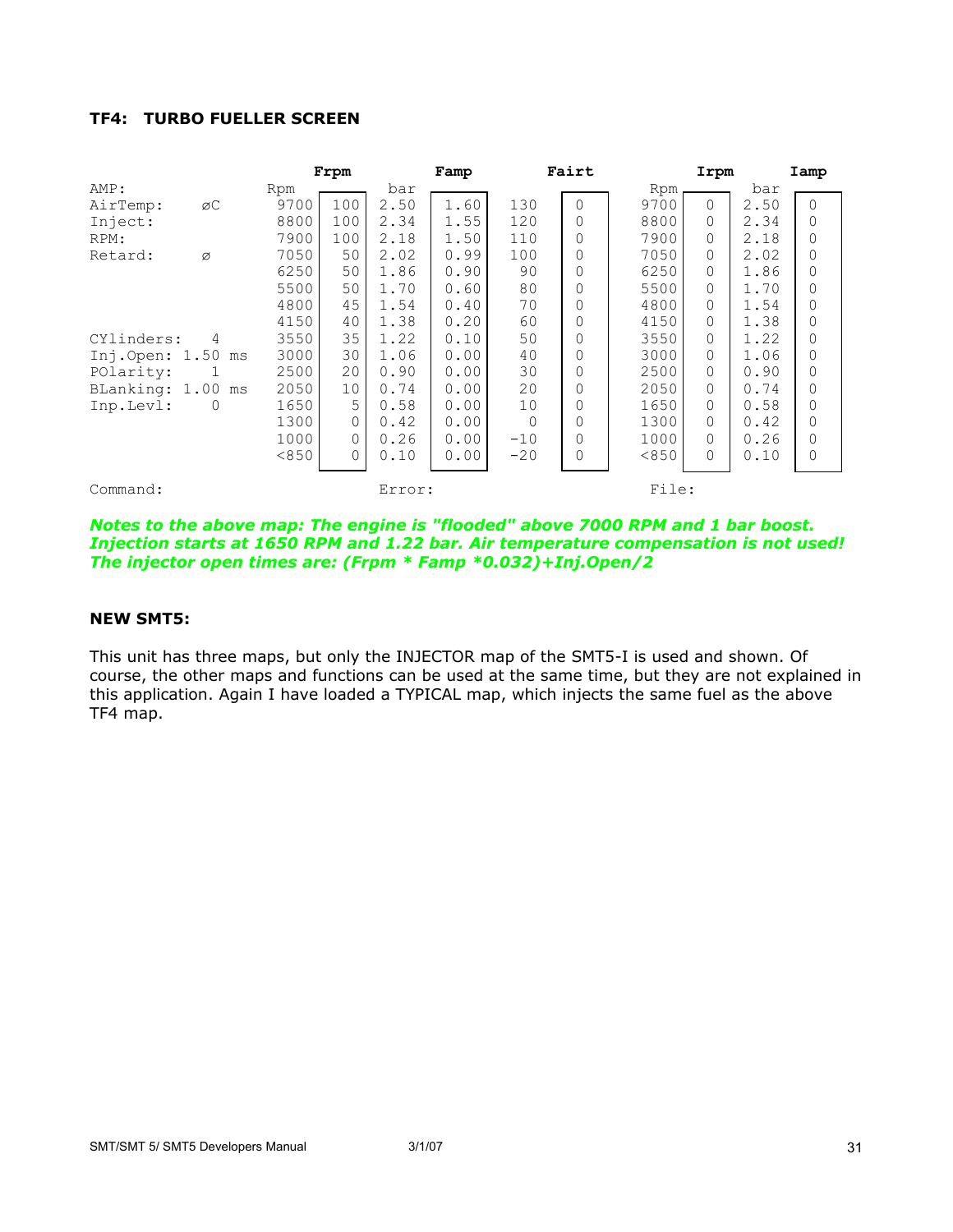#### **SMART TUNER UNI(5):**

 $I.i h.$ Map: Testing TF4 compatible operation on a 4 cylinder engine ! Analog deflection (%)<br>AnaDefl:  $\%$   $\overline{60} \rightarrow 65 \rightarrow 71 \rightarrow 77$ . AnaDefl:  $\frac{8}{5}$   $\frac{60}{100}$  65  $\frac{1}{100}$  77  $\frac{1}{100}$  82  $\frac{1}{100}$  87  $\frac{1}{100}$  92  $\frac{1}{100}$  INJECT Rpm: 0 30 30 35 40 45 50 50 7000 Input #1: V 0 8 10 12 14 16 18 19 6630 #2: V 0 8 10 11 12 14 17 18 6260 Output#1: | 0 | 8 | 9 | 10 | 11 | 13 | 16 | 17 |5900 0 7 9 9 10 13 15 17 5530 0 7 9 9 10 12 14 16 5160 Fuelmod1: 0 7 9 9 10 12 13 16 4800 Inject: 0 7 9 9 10 12 13 15 4430

 Ignmod: 0 7 9 9 10 11 12 15 4066 0 6 9 9 10 11 12 14 3700 No tune: 0 6 8 9 9 11 12 14 3330 Mode bad: 0 6 8 9 9 10 11 13 2960 RPM bad: 0 6 8 9 9 10 11 13 2600 Ign. bad: 0 6 7 8 9 10 11 13 2230<br>StoreSel: 0 6 7 8 9 10 11 13 1860 StoreSel: 0 6 7 8 9 10 11 13 1860<br>Version: 0 0 0 0 0 0 0 0 1500 Version: 0 0 0 0 0 0 0 0 1500 RPM

*Notes to the above map: The RPM range is set up linear in the useful operating range and gives finer steps. The steps can be set un-linear with the WINDOWS software. The AMP steps ( Analog deflection in %) are set up from 1 bar to 1.7 bars on a 1.7 bar AMP sensor linearly. Dyno performance was measured and equaled the TF4 performance on the same engine on full throttle.* 

Injector open times are: N \* 0.1024

#### **CONCLUSION:**

 Error: Command:

The SMT5 can be used as a TURBO FUELLER. The two maps are NOT compatible, but can be converted by hand, as I have done above. The SMT5 gives better alignment resolution, but this is NOT noticed on the DYNO or on the road. For all practical purposes the performance was identical, and the car owner could not feel any difference either. It worked. The SMT5 is more economical if combined with an existing AMP sensor. If the external Perfect Power AMP sensor Part No "AMP" is used, then the SMT5 system is the same price as the older TF4 unit.